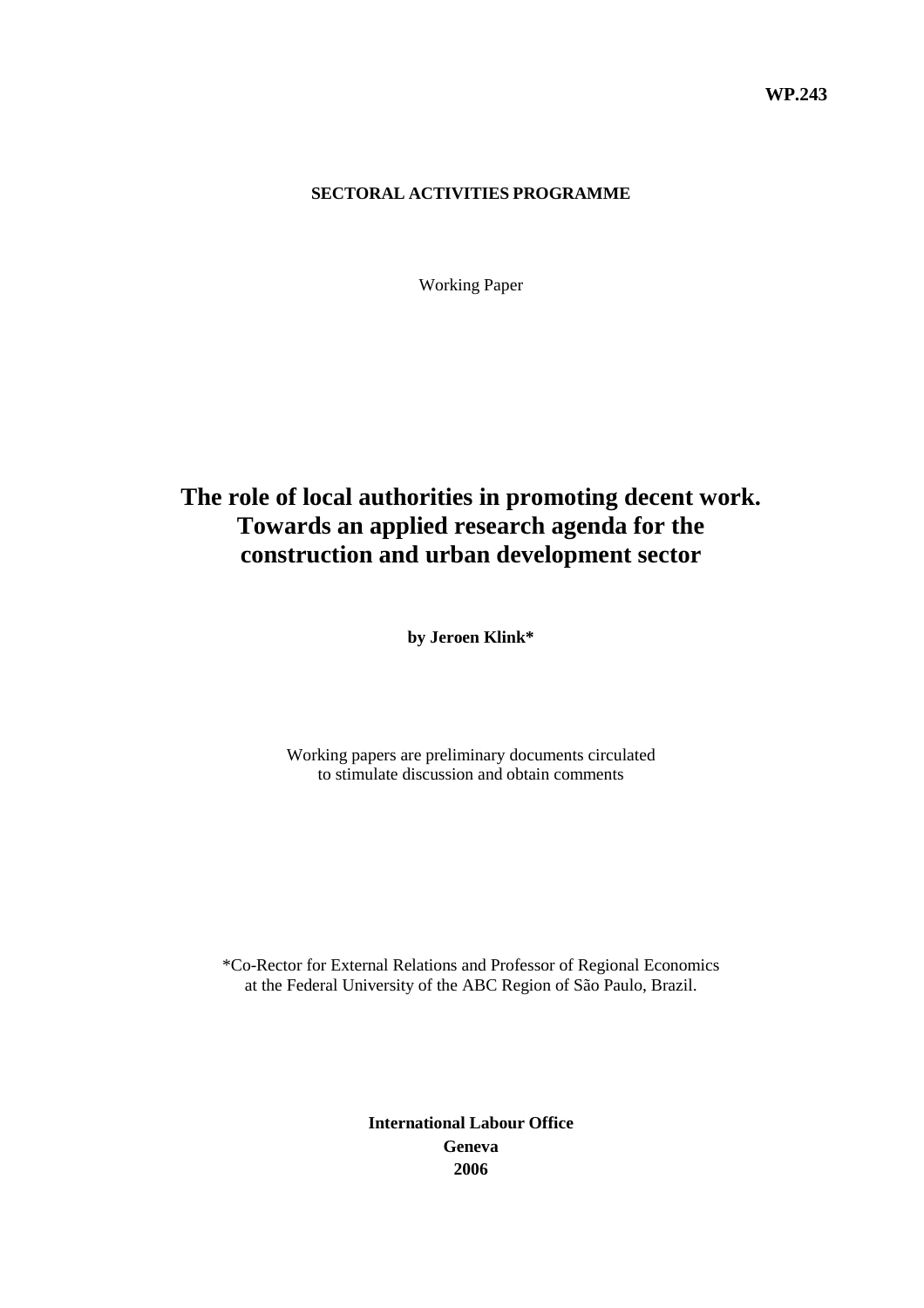Copyright © International Labour Organization 2006

Publications of the International Labour Office enjoy copyright under Protocol 2 of the Universal Copyright Convention. Nevertheless, short excerpts from them may be reproduced without authorization, on condition that the source is indicated. For rights of reproduction or translation, application should be made to ILO Publications (Rights and Permissions), International Labour Office, CH-1211 Geneva 22, Switzerland. The International Labour Office welcomes such applications.

Libraries, institutions and other users registered in the United Kingdom with the Copyright Licensing Agency, 90 Tottenham Court Road, London W1T 4LP [Fax: (+44) (0)20 7631 5500; email: cla@cla.co.uk], in the United States with the Copyright Clearance Center, 222 Rosewood Drive, Danvers, MA 01923 [Fax: (+1) (978) 750 4470; email: info@copyright.com] or in other countries with associated Reproduction Rights Organizations, may make photocopies in accordance with the licences issued to them for this purpose.

ISBN: 92-2-119138-9 and 978-92-2-119138-4 (print) 92-2-119139-7 and 978-92-2-119139-1 (web pdf)

*First edition 2006* 

Visit our web site: www.ilo.org/publns.

Printed by the International Labour Office, Geneva, Switzerland

The designations employed in ILO publications, which are in conformity with United Nations practice, and the presentation of material therein do not imply the expression of any opinion whatsoever on the part of the International Labour Office concerning the legal status of any country, area or territory or of its authorities, or concerning the delimitation of its frontiers.

The responsibility for opinions expressed in signed articles, studies and other contributions rests solely with their authors, and publication does not constitute an endorsement by the International Labour Office of the opinions expressed in them.

Reference to names of firms and commercial products and processes does not imply their endorsement by the International Labour Office, and any failure to mention a particular firm, commercial product or process is not a sign of disapproval.

ILO publications can be obtained through major booksellers or ILO local offices in many countries, or direct from ILO Publications, International Labour Office, CH-1211 Geneva 22, Switzerland. Catalogues or lists of new publications are available free of charge from the above address, or by email: pubvente@ilo.org.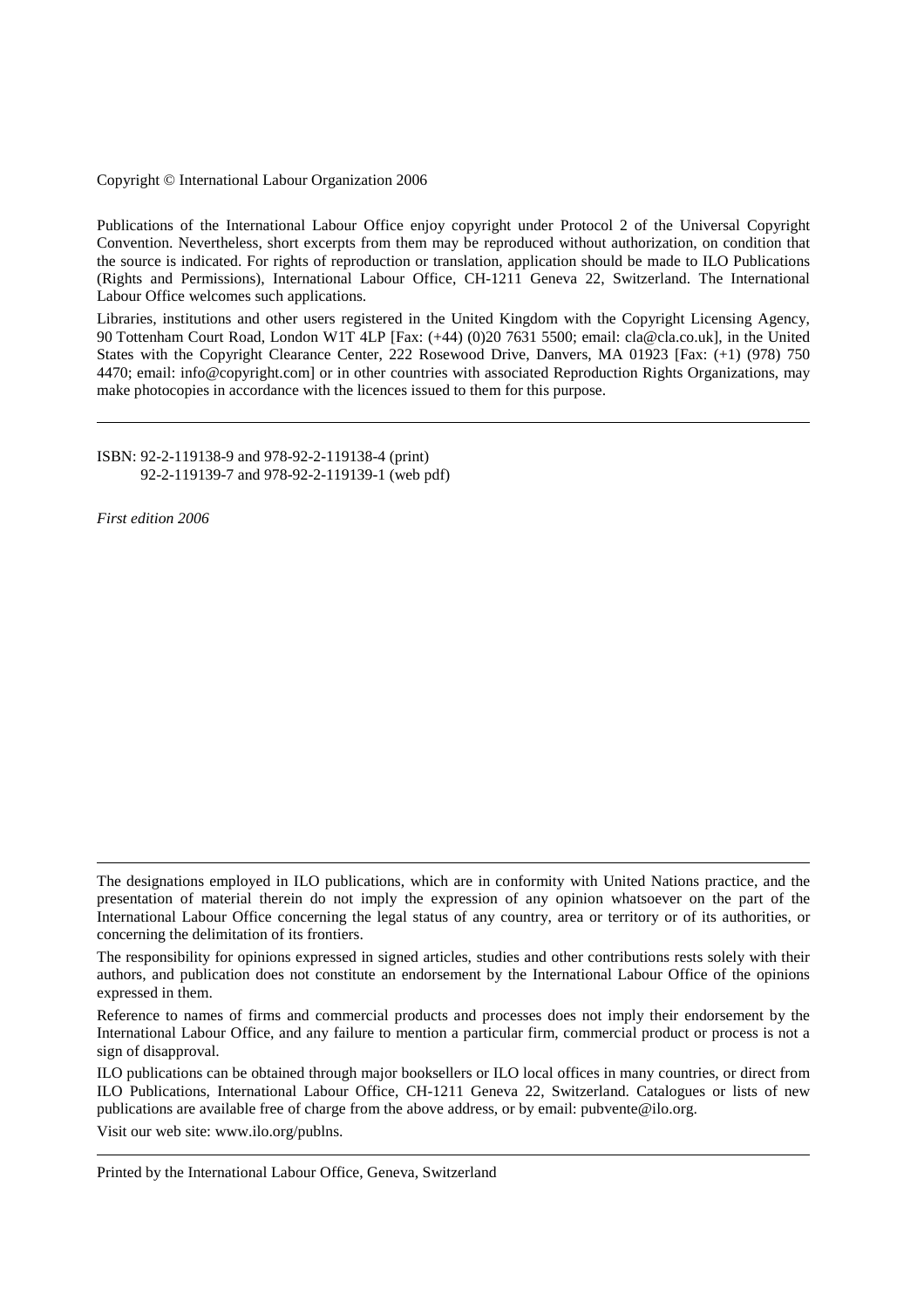# **Preface**

 This working paper, written by Prof. Jeroen Klink, presents a review of the literature on the role of local authorities in promoting decent work in construction and related services. It served as the basis for an action-research project on this theme which is being implemented in 2005-07 by the ILO Sectoral Activities Programme in partnership with the University of Geneva with funding from the Geneva International Academic Network.

The technical team of the project is as follows:

- ! **Core members:** Dr. Edmundo Werna (ILO), coordinator; Prof. Roderick Lawrence, Prof. Yves Flueckiger, Prof. Cedric Lambert and Ms. Mariana Paredes (University of Geneva).
- ! **Researchers responsible for the case studies:** Prof. Alex Abiko (Santo Andre, Brazil), Dr. Jaime Vascones (Esmeraldas, Ecuador), Dr. Beacon Mbiba (Bulawayo, Zimbabwe) and Dr. Jill Wells (Dar es Salaam, Tanzania).

 At the time of writing, the author was Secretary for Regional Development in the municipality of Santo André, São Paulo and prior to that he worked for the Institute of Housing and Urban Development Studies in Rotterdam, the Netherlands. He is currently Co-Rector for External Relations and Professor of Regional Economics at the Federal University of the ABC Region of São Paulo, Brazil.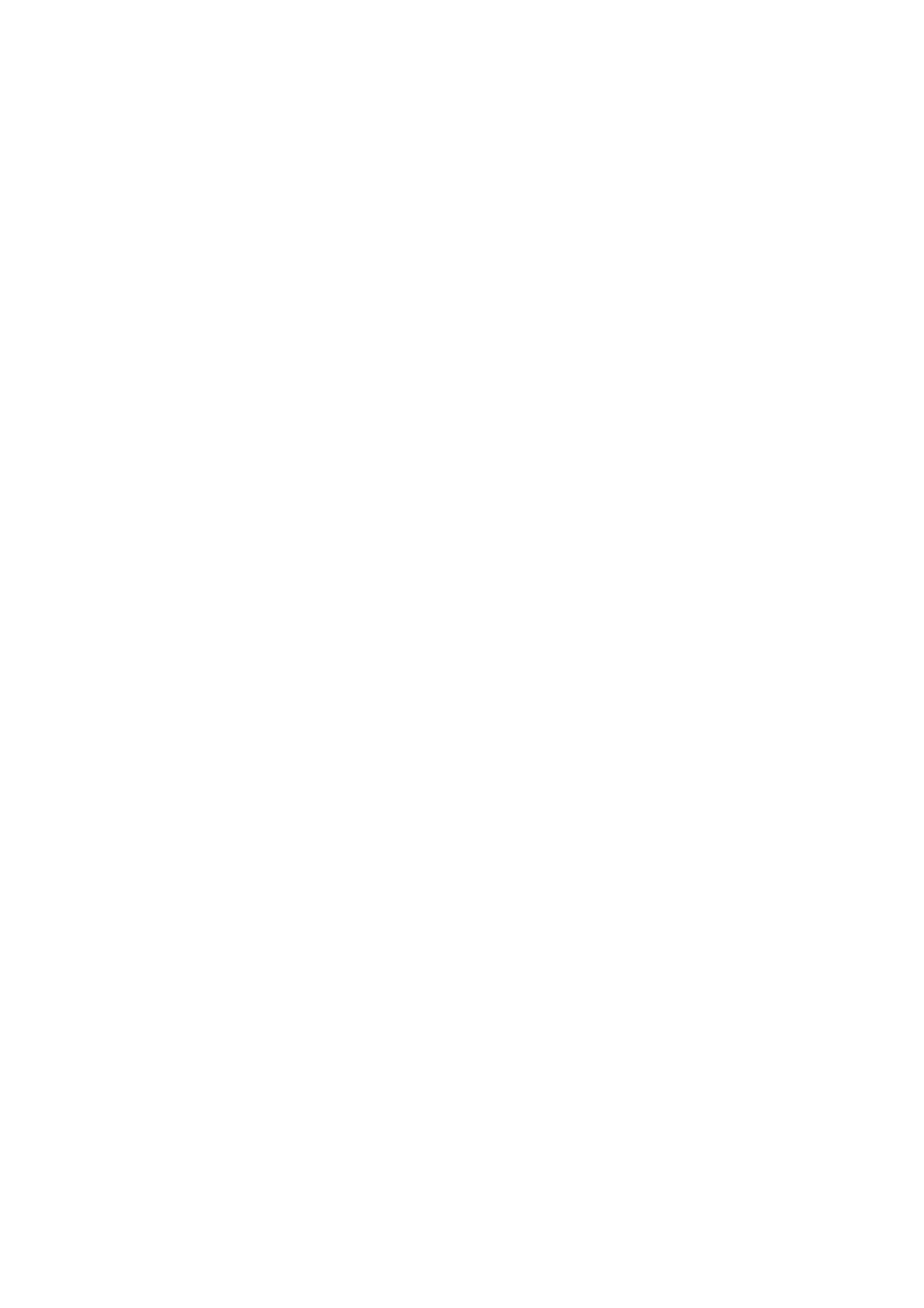#### *Contents*

| 1.               |                                                                                                                                                                      | 1              |
|------------------|----------------------------------------------------------------------------------------------------------------------------------------------------------------------|----------------|
| 2.               |                                                                                                                                                                      | $\overline{4}$ |
| 3.               | Local government and urban employment generation – The relative absence of a<br>decent work perspective applied to the construction and urban development sector     | 11             |
| $\overline{4}$ . | Increasing evidence of best practice of local governments in generating decent work                                                                                  | 16             |
| 5.               | The missing link – Towards an applied research agenda on the role of local authorities<br>in generating decent work in the construction and urban development sector | 19             |
| 6.               |                                                                                                                                                                      | 22             |
|                  |                                                                                                                                                                      | 27             |

*Page*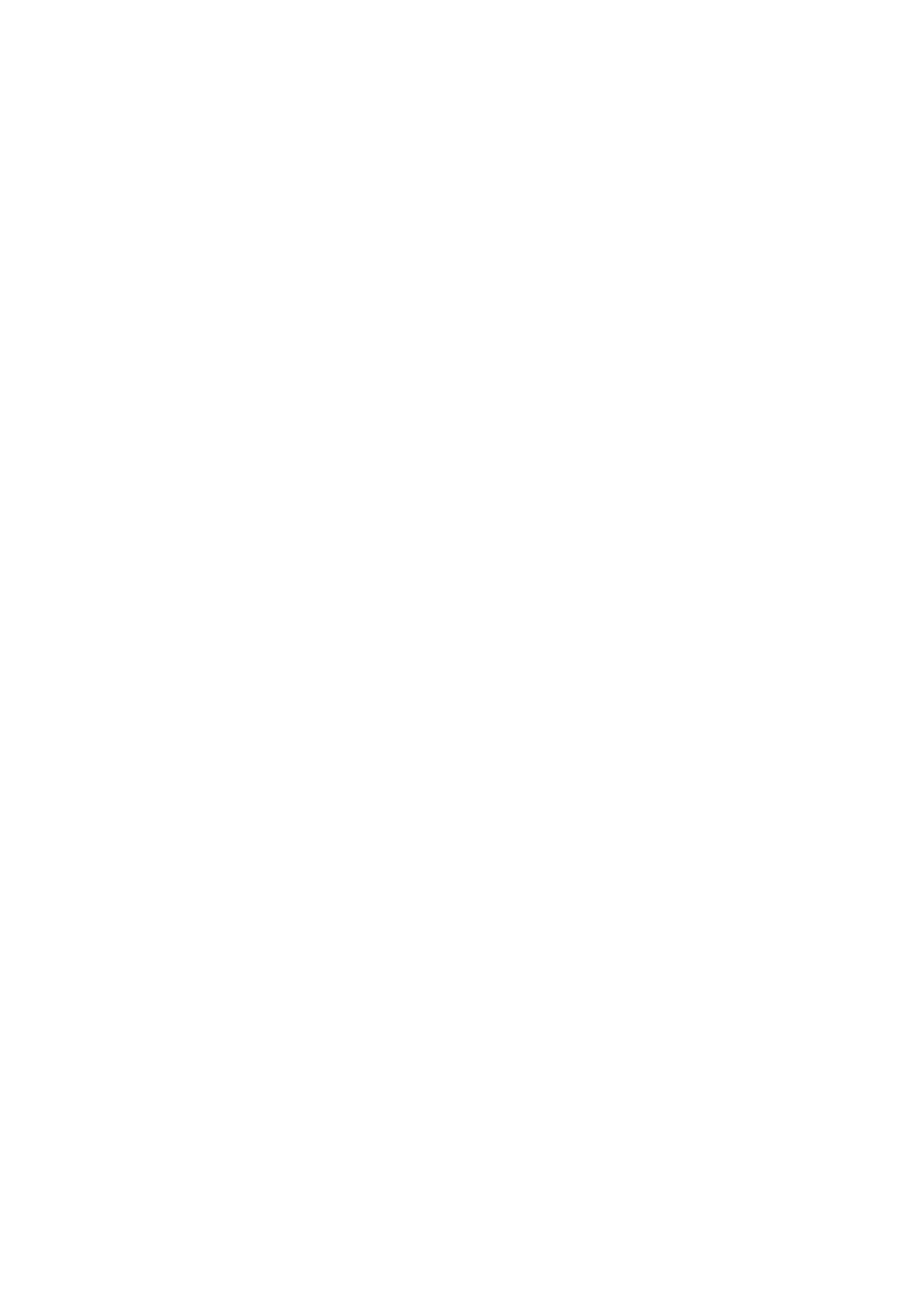### **1. Introduction**

This paper will focus on the role of local authorities in the generation of decent work in construction and related urban development services (water supply and basic sanitation, electricity and access roads, among others.)

Considering the very general scope of each of these thematic areas, i.e. decent work, local government and construction, we will briefly specify our definition of these concepts and outline the methodology that will be used in order to analyse the intersection of these areas.

It is nowadays commonly accepted that economic growth is a necessary but insufficient condition for development (Sen, 1999). The supposed equivalence between the two concepts, which for many years has been a cornerstone of traditional economics, suffered severe criticism considering its unacceptable outcomes in terms of socio-economic inequality, environmental degradation and mass unemployment (Sachs, 2002). In addition, there is increasing consensus among scholars that employment generation as such does not guarantee social, economic and political inclusion, citizenship and basic rights as defined by the main charters of the UN system.<sup>1</sup>

Within this context of increasing awareness about the need to broaden the economic growth approach in order to come to a sustainable human development perspective, the International Labour Office has elaborated the *decent work* concept. According to Egger and Sengenberger (2001, p.1), decent work implies "access to employment in conditions of freedom, the recognition of basic rights at work which guarantee the absence of discrimination or harassment at work, an income enabling one to satisfy basic economic, social and family needs and responsibilities, an adequate level of social protection for the worker and family members, and the exercise of voice and participation at work, directly or indirectly through selfchosen representative organizations". In practice, this means that, over and above employment generation, several important dimensions are incorporated such as workers' safety and health, social protection and income security, absence of discriminatory practices, decent remuneration, training, workers' participation and collective bargaining. According to the authors, it seems appropriate to group the main elements of the decent work agenda under four main headings, namely *rights at work, employment, social protection* and *social dialogue*.

As we will highlight throughout this paper, there is a growing literature on *the role of local governments* within the national and international economy. More specifically, and of particular relevance for the purpose of

<sup>1</sup> More specifically the Universal Declaration of Human Rights (1948), the International Covenant on Economic, Social and Cultural Rights (1966), the World Social Summit Declaration and Commitments (1995) and the ILO Declaration on Fundamental Principles and Rights at Work (1998).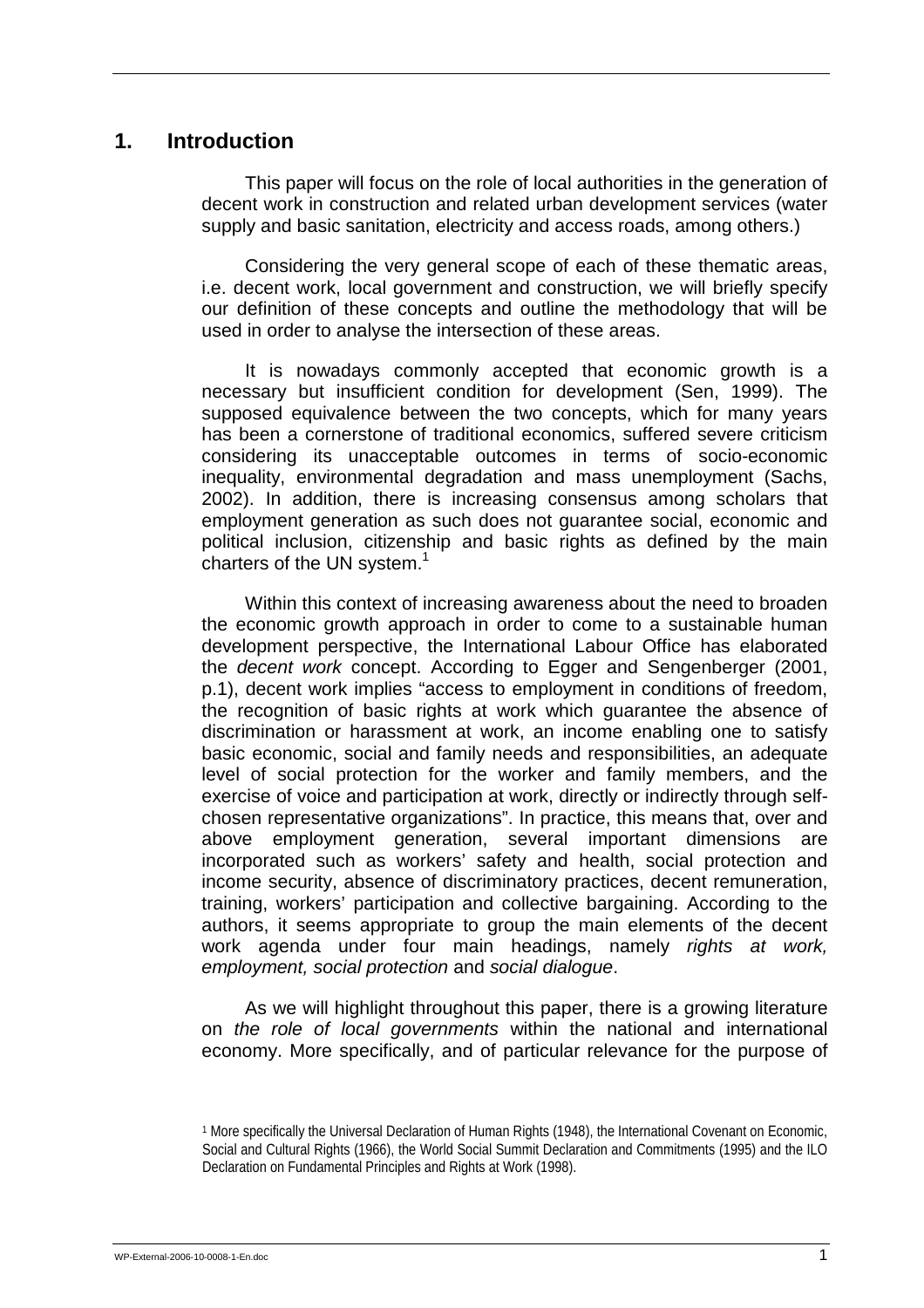this paper, local authorities have expanded their activities in the area of income and employment generation. Moreover, the profile of urban management itself has changed; local authorities have transformed themselves from mere implementation agents into promoters and enablers of sustainable urban development services. Frequently, this enabling role is reinforced by urban fiscal stress associated with the negative impact of structural adjustment programmes on local budgets. Moreover, local authorities increasingly seize opportunities to elaborate partnerships with the private sector and community groups.  $2^2$ 

The global tendencies of the construction sector in terms of fragmentation, increasing use of casual labour and subcontracting practices, informalization, decreasing unionization and a declining role of the public sector have been well documented, partly as a result of sectoral studies that have been prepared to support international sectoral tripartite meetings organized by the ILO (e.g. ILO, 2001a). In addition, the urban development services such as solid waste, basic sanitation, electricity and access roads have traditionally been analysed within the more comprehensive literature on housing and housing policies. The general thrust of this literature is that housing and construction should not be isolated from the complementary urban development services, the challenge being to encounter efficient and effective delivery mechanisms (McCallum and Benjamin, 1985). $3$ 

As mentioned, this paper will focus on the interface between decent work, local government and construction. Within this broad area, we will make additional (methodological) choices.

First, and following the main literature, within the overall concept of decent work in the construction and urban development sector, we will effectively privilege the analysis of income and employment generation for disadvantaged segments. This is not to deny the importance of labour standards, health and safety conditions and voice, but is an explicit recognition that the role of local authorities in these areas in relation to national government is more limited. In addition, as will become clear in our subsequent analysis, the dimension of income and employment generation has become strategic within the new development agenda of local bodies.

Second, we will not go through detailed sectoral analysis. Instead, we will stress the limits and potentialities of local authorities in generating decent work in the overall urban development sector. In our view, and in line with the literature and international best practices, housing, water supply, basic sanitation, solid waste, access roads and electricity should be

<sup>2</sup> For a good overview of this tendency, see some of the case studies in the evaluation report on City Development Strategies promoted by UN-HABITAT, the Urban Management Programme, UNDP and the World Bank (Urban Management Programme, 2002).

<sup>3</sup> There is no denying that extensive sectoral analysis exists. In Bahl and Linn (1992), for example, a detailed study on the organization and financing of the principle urban development services (water supply, sewage, drainage, electricity, urban transport, etc.) is given.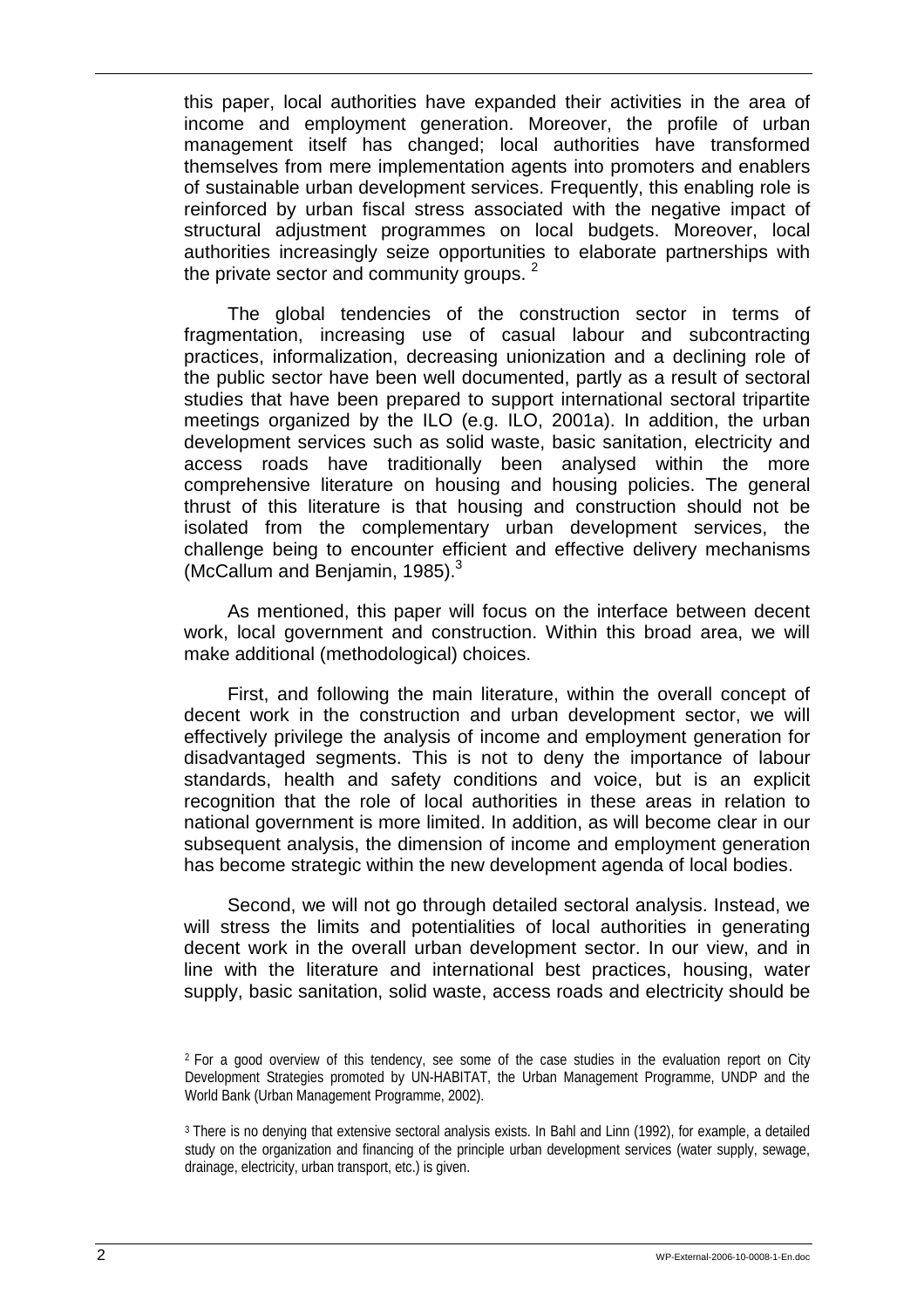considered as elements of a broader integrated urban development strategy.

The paper is based on a review of the literature on the main overlap between decent work, local government and urban development services. In addition, we considered several policy publications from international donors, which emphasize, explicitly or otherwise, certain aspects of decent work, local government and urban services. More specifically, we analysed reference material from the ILO (decent work, construction), the World Bank (urban development services, urban management) and the Urban Management Programme (city development strategies).<sup>4</sup>

Third, documentation on particular case studies has been collected from the literature and/or through the exchange of information with professionals that were part of these experiences.<sup>5</sup>

The rest of this paper is structured along the following lines. Section 2 will briefly outline the relative absence of a local government perspective in the literature on decent work. This is followed in section 3 by an overview of the changing role of local authorities in an increasingly globalizing economy. The fourth section will briefly illustrate some best practices of local governments in the delivery of decent work, while in the conclusion we will make the case for a new action-oriented research agenda that will bridge the gap between the extensive literature on local authorities on the one hand and a predominantly nationally oriented agenda for decent work in the construction sector on the other hand.

4 This includes training materials and manuals on specific topics prepared by these international donors.

5 This was the case of the FUNACOM experience in Brazil where several professionals involved with this case were contacted.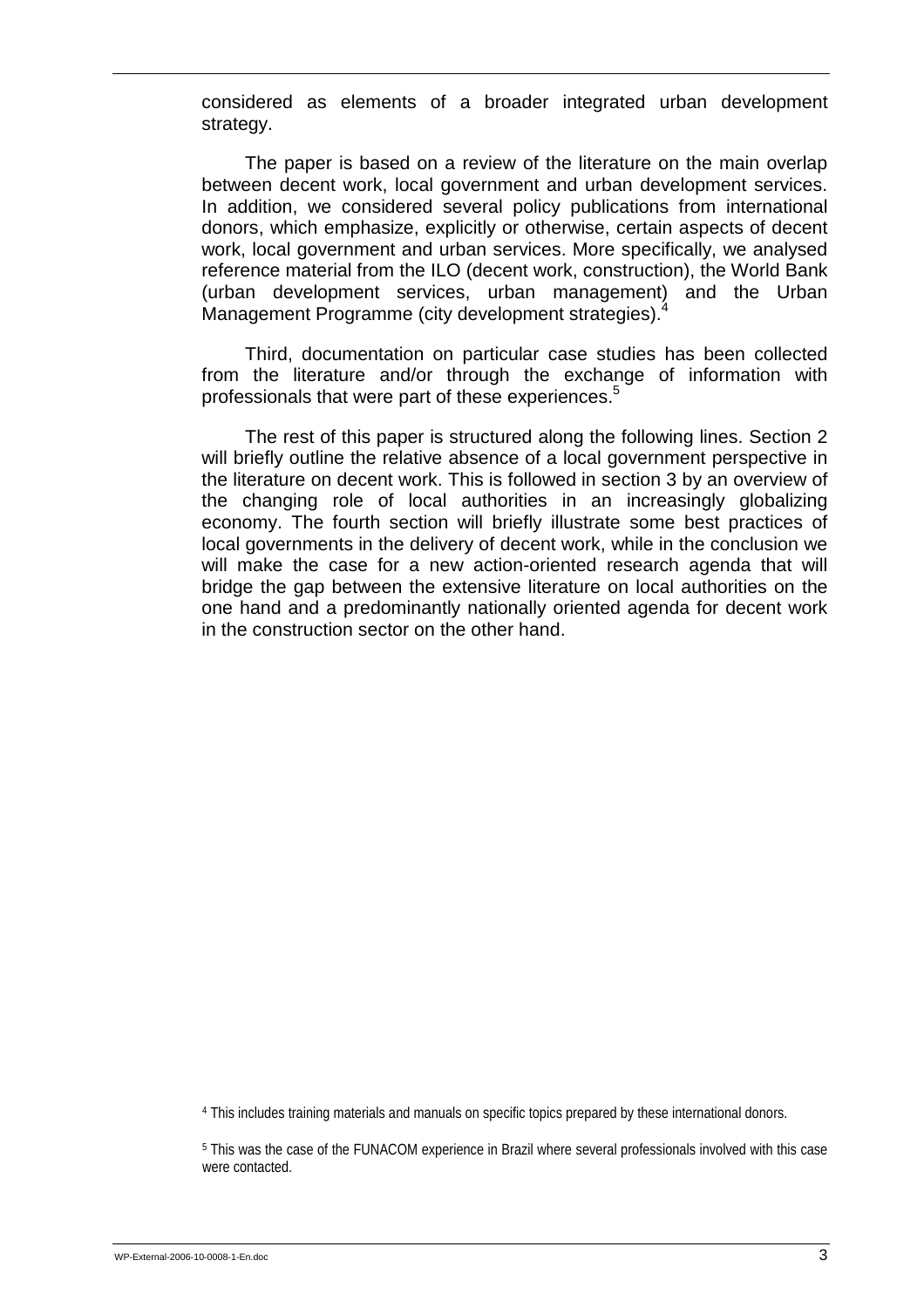# **2. The relative absence of local government in the decent work agenda**

In this section we will summarize the main approaches in the literature on decent work. However, it should be stressed that especially in the older literature on housing, urban development and slum upgrading, frequently no explicit mention is made of the concept itself, in spite of the fact that employment generation and decent work are implicit.<sup>6</sup> We will stress that although a lot of theoretical and empirical work has been undertaken in this area (especially by the ILO (2001b) and related development agencies such as UN-HABITAT (the United Nations Human Settlements Programme)) – the role of local authorities in generating decent work in the housing and urban development sector has been largely ignored.

# *2.1 Public works and employment-intensive infrastructure*

A first approach to decent work is the elaboration and implementation of public works and employment-intensive infrastructure programmes (EIIP) as an instrument of employment generation. Within the UN system, more particularly the ILO has an extensive track record with this instrument. As rightly pointed out by Keddeman (1997), EIIP have historically been used as a short-term strategy to deal with the adverse consequences of famine and poverty. Anti-famine programmes were implemented in the UK at the beginning of the 19th century. In addition, as a result of the world economic crisis in the 1930s, the interest in public works as an anti-cyclical instrument of employment generation and macroeconomic recovery was renewed. In the context of developing countries in the 1950s and 1960s, partly as a result of the theoretical work undertaken by Lewis (1954) in which labour was considered to be in abundant supply, employment-intensive infrastructure was considered a strategic element within a broader development strategy. This approach was also frequently sponsored through international development aid specifically focused on infrastructure works, either by using appropriate technology (the definition of appropriate to be seen in light of the resource endowments of a particular country), or by shifting from equipment to labour-based technologies (CIDB, 2004; ILO, 1998; De Veen, 1997).

The experience has by now been well documented and evaluated. In Keddeman (1997), for example, the approach is evaluated in terms of shortterm direct and indirect effects (opportunity costs and economic benefits, backward and forward sectoral linkages) and longer-term outcomes (capacity building, quality of the assets constructed etc.). However, his analysis hardly considers the role of local authorities.

Again, in ILO (1998), there is considerable concern about the role of the preservation of labour standards and workers' rights. The study also

<sup>6</sup> For example, see Laquian (1983) and Skinner and Rodell (1983) for a good overview on the limits and potentialities of the early generation of upgrading programme that tried to link physical components with income and employment generation and community participation.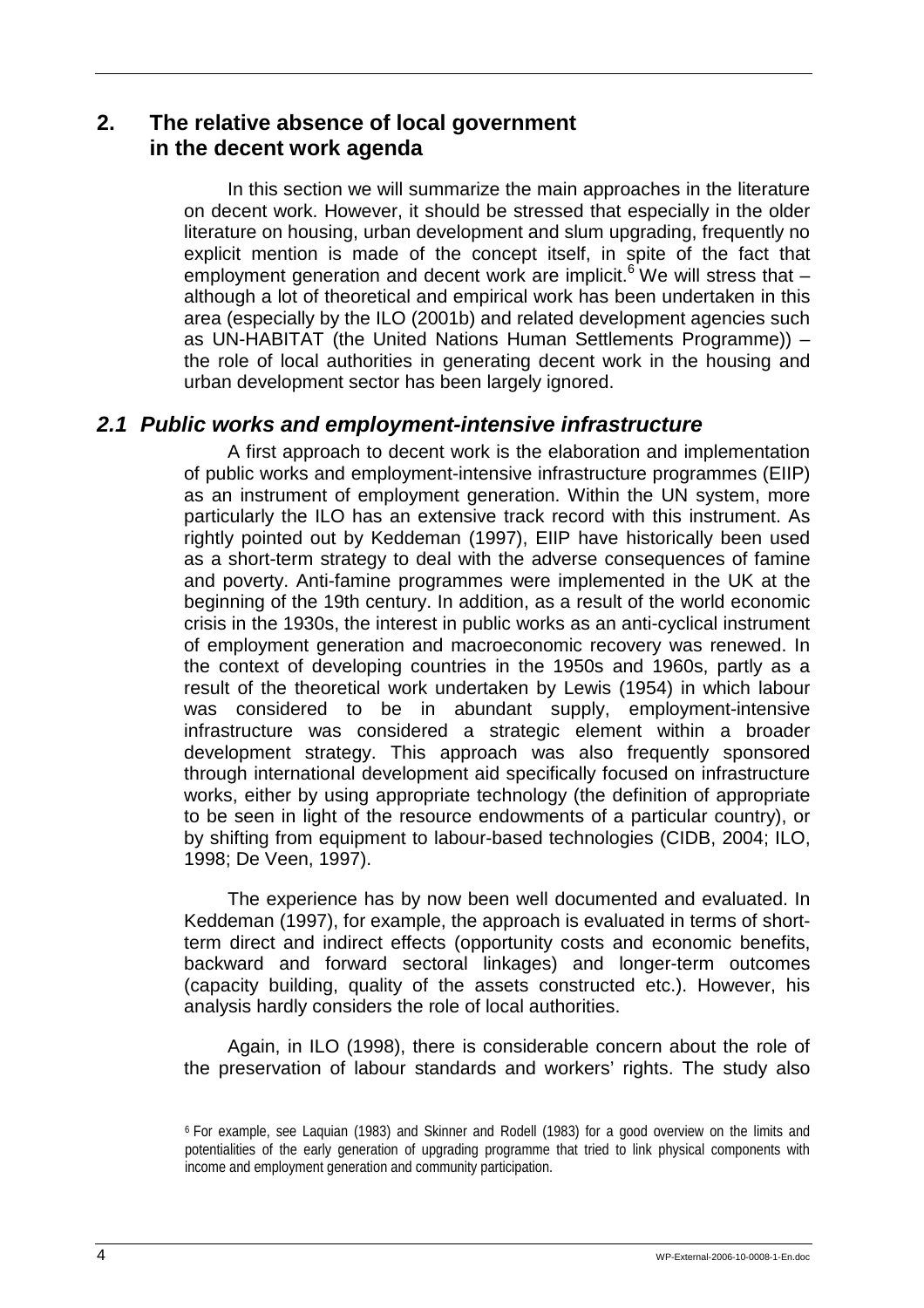gives specific recommendations and guidelines on the role of national ministries in doing so. Moreover, it is mentioned that employment-intensive infrastructure programmes can be considered as "launch pads" for small contractors to enter into the public construction market. Surprisingly, however, there is no evaluation on how local government can trigger off these processes. In addition, Keddeman argues that "urban based EIIPs are of relative recent origin and ILO involvement has been limited" (p. 21). Nevertheless, one of the author's key recommendations in order to advance from short-term temporary employment and income support to a more structural approach is "building local capacity for the sustainable provision of basic services" (p. 22).

In CIDB (2004) a kind of best practices guideline is set up for employment-intensive construction work. Although the authors state that "projects that address these objectives allow the resources of the community to be built up in an endogenous manner, i.e. to be grown from within" (p. 1), there is hardly any analysis of the role of these stakeholders in general and of local governments in particular. In addition to the analysis of national implementation mechanisms in the African and Asian context, a great deal of emphasis is given to the quantitative technical and engineering coefficients in labour-based construction projects.

In a special 1992 edition of the *International Labour Review* on EIIP an overall evaluation of the international experience is presented. Again, the emphasis is given to critical and operational factors of success, but basically ignoring the role of local authorities in labour-based techniques. There is a general mention of capable local authorities as a crucial precondition for the success of these programmes. Gaude and Watzlawic (1992), for example, observe that "although the relevant policies, systems and procedures have to be authorized at the national level to ensure coherent planning, responsibility for actual implementation will actually fall to the local administrative bodies" (p. 9). Likewise, reviewing the experience of employment and income generation in water-supply projects in such diverse country settings as the Sudan, Madagascar, Tamil Nadu (India) and Morocco, Van Imschoot (1992) concludes that "the decentralization of responsibilities and authority is in fact the key element for the success of all these projects (p. 135). Finally, Garnier and Majeres (1992) stress the strategic role of strong local authorities and grass roots organizations in project management, implementation and evaluation of EIIPs, evidently in partnership with central government ministries and community-based organizations. According to the authors, decentralized structures are often missing, especially in the African projects, but are nevertheless key factors for effective monitoring and continuous evaluation of EIIPs. According to them, good results with labour-intensive techniques were achieved in Burkina Faso, Burundi and Rwanda.

### *2.2 Community contracts and small contractor development*

As mentioned, EIIP can be considered as a launch pad for a complementary approach to decent work in terms of the development of small contractors, small and medium-sized enterprises and community contracts. In practice, a series of pilot projects aimed at the dissemination of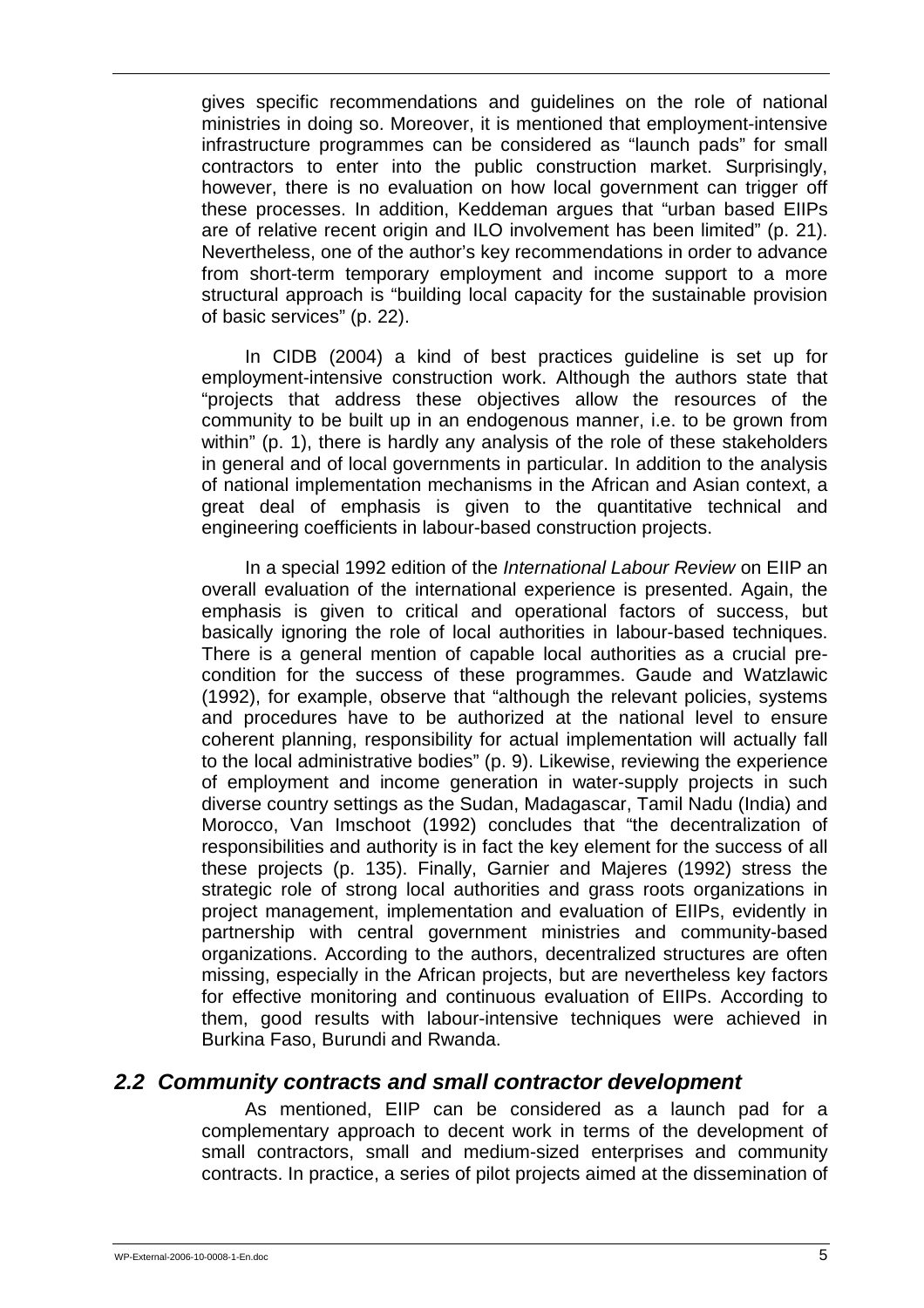small contractor development and community contracts have been developed over the years.

Especially through efforts sponsored by the ILO these experiences have become documented in training material (Fransen et al., 2002) and evaluation studies that represent a second and complementary branch of relevant literature on decent work. In Tournée and van Esch (2001), for example, a schematic review of the experience of community contracts in the implementation of urban infrastructure is given. A detailed analysis of the main actors (beneficiaries representative groups, contracting authority, contractor, funding agency and the technical service providers) and the process is complemented by case studies from Hanna Nassif (Tanzania), Kalerwe (Uganda) and the community employment programme in South Africa. The main thrust of this literature is the need to strengthen the management capacity of communities in the construction and maintenance of urban infrastructure. The role of local government is mainly analysed in terms of a contracting authority. For example, it is stressed that local government and contracting authorities should facilitate advance payments in order to realize the entrance of communities and small-scale contractors. In addition, local authorities should strive towards an enabling environment for CBOs and community contractors through appropriate standards, permits and registration of community-based organizations (Tournée and van Esch, 2001, p. 38). It should also be noted that the authors' review covers the Asian and African context, where local government in general operates in a more centralized environment if compared with Latin America. In other words, while good local governance is stressed as a precondition for the implementation of community contracts, there is not much analysis of the role of local bodies over and above this general recommendation.

Within the Latin American context, perhaps one of the better known examples of the role of local authorities in relation to community contracting aimed at self-help and especially self-management by the community is the experience of the city of São Paulo with the so-called FUNACOM programme at the beginning of the 1990s (Denaldi, 1994; 1997). During the 1989-92 period the city of São Paulo created and financed the FUNACOM programme which aimed at increasing the local capacity of communities through self-management in housing and slum upgrading. A dense network of cooperative and contractual relations between city government, social and housing movements, NGOs and the technical assistance teams was established. In a relatively short period, the programme triggered off a substantial increase in the upgrading work with lower costs as compared to traditional large-scale contractor methods. In addition, and in spite of the discontinuity of the programme after the elections of 1993, the emphasis on self-management and community participation during the stages of elaboration, implementation and evaluation of the programme proved to be important. It had strengthened the endogenous capacities of communities, both in terms of their improved employment perspectives after completion of the programme, and considering their intense political mobilization around such issues as the future direction of housing and urban development policies in the city of São Paulo (Denaldi, 1997, p. 226).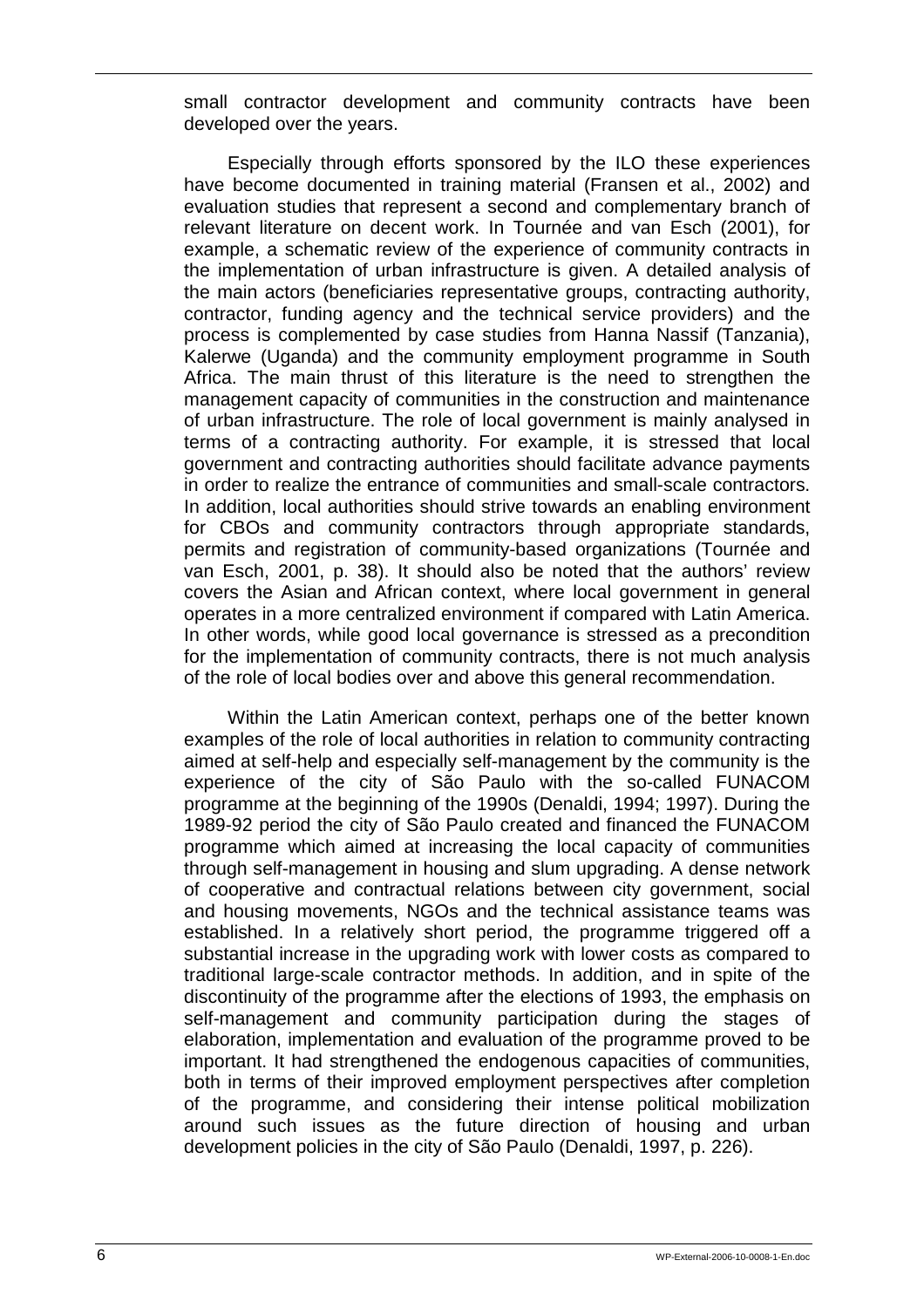Crosswell and McCutcheon (2001) review the sub-Saharan experience in relation to small contractor development and employment. They argue that the literature since the late 1970s has emphasized two different approaches. The first is focused on aspects of the general management and administration of construction companies, while a second group of authors have stressed the importance of the regulatory and policy framework that could foster the growth of small contractors. The authors argue that, in spite of all these efforts, "much current discussion of small contractor development still emphasizes the same set of problems that were identified over twenty years ago. One of the problems – lack of continuity of work – has tended to be replaced by the phrase 'the lack of sustainability'". They argue that a comprehensive training for trainers and capacity-building programme focused on entrepreneurial, technical, managerial and administrative skills is a strategic prerequisite to the replication and sustaining of affirmative policies targeted at small and medium-sized private and/or community contractors. To make things even more complicated, however, the small contractor programmes often face the contradiction of the requirement of fast track delivery under severe time pressures which do not always allow longer-term "protected learning" (p. 12). In addition, the programmes often lack a "champion" who is prepared and able to fight for the enabling environment necessary for a programme to be created and fostered.

The analysis of Crosswell and McCutcheon illustrates the contradiction in much of the work on small contractor development programmes. While the importance of training, capacity building and the need for medium- and long-term sustainability is stressed, there is ironically no clarity on how local government could provide a regulatory and institutional framework aimed at upscaling successful pilot projects stimulating small-scale and community contractors.

### *2.3 Public procurement and tendering*

A third group of studies on decent work has emphasized the strategic role of alternative procurement and tendering procedures. The analysis has concentrated on the possibilities of including additional criteria in traditional tendering mechanisms, such as employment levels for particularly disadvantaged and excluded segments of society. Watermeyer (2000), for example, evaluates the role of targeted procurement as an instrument of poverty alleviation and job creation in infrastructure projects. The instrument has been used within the South African context where it has been incorporated in the constitution of 1996 as a mechanism of targeting those groups that were excluded under the apartheid system (Watermeyer, 1997). In theory, targeted procurement aims at reaching additional (mainly) socioeconomic goals within standard tendering procedures in a fair, transparent, competitive and cost-effective manner.

In several cases it has been reported that affirmative business enterprises have increased their market shares with a reasonable price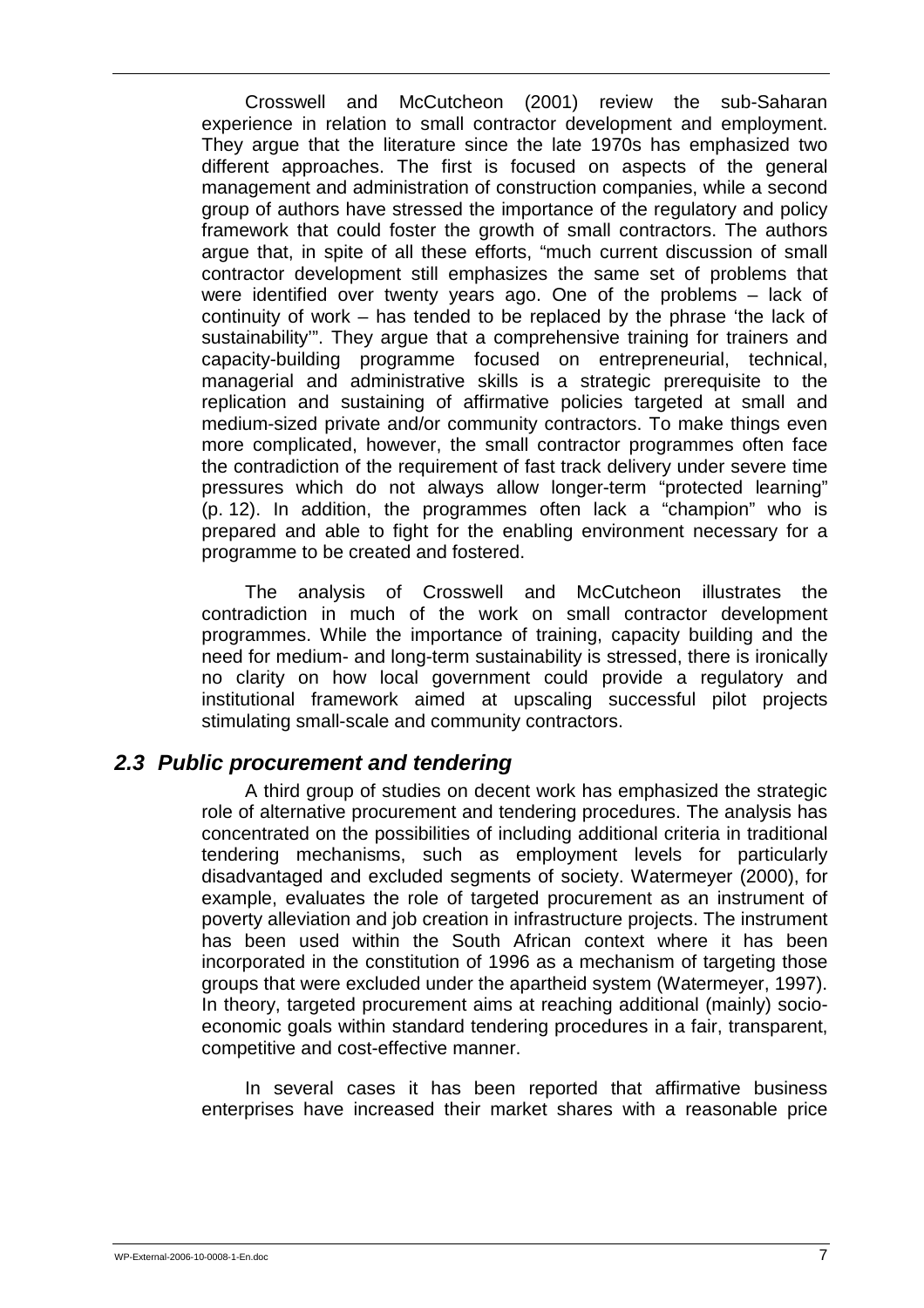premium in the tenders.<sup>7</sup> The Southern Metropolitan Local Council in the Greater Johannesburg region, for example, has worked with 13% of the labour targets in the first 9 contracts with an associated price premium of only 0.5% in the fiscal year 1996/97 (ibid., p. 17).

In addition, in April 1997 the South African Government launched a Green Paper on Public Sector Procurement Reform where the targeted procurement mechanism is being linked to other development objectives such as the stimulation of local economies, small and medium-sized enterprise support and affirmative action in relation to marginalized target groups within construction projects. Again, the Green Paper scarcely mentions the role of local governments.

## *2.4 Housing, slum upgrading and integrated urban development policies*

A fourth approach to decent work – although frequently implicit – is found in the literature on housing policies and slum upgrading (for example Denaldi, 2003; Werna, 2001). As mentioned before, this literature is quite specific and in general stresses the evolution of thinking and donor practices in relation to housing policies and upgrading (Maricato, 2001; Brakarz et al., 2002; Imparato and Ruster, 2003). The literature is also heavily based on the experience of international donors like the World Bank and others sectoral agencies like HABITAT. For the purposes of our analysis, several points should be mentioned (ILO and HABITAT, 1995).

First, urban housing policies in developing countries have evolved from the bulldozing of slums towards recognizing and upgrading them through the implementation of urban infrastructure and basic services and the regularization of land tenure. Second, in order to be successful, projects need to build on the existing knowledge of communities through participatory techniques. Finally, physical upgrading has to be integrated with other sectoral policies in order to connect the former slums into the overall urban and socio-economic fabric of the city. More specifically, upgrading needs to be complemented by programmes aimed at income and employment generation (capacity building, micro-credit, formation of cooperatives, etc.) and social inclusion (literacy campaigns, minimum income programmes etc.) in order to improve the socio-economic perspective of families. This improved income and employment scenario of families will allow them to continue to live in areas that have been improved through urban upgrading. This is what Denaldi (2003) and Brakarz et al. (2002) label as the third generation of urban housing policies (after the phase of bulldozing and simple physical upgrading), where socio-economic programmes complement the implementation of physical upgrading.

Although local government is evidently present in the abovementioned approach on housing and upgrading policies, especially in the more recent literature on the integration of upgrading and local

<sup>7</sup> The direct financial premium measures the difference in price between the bid with the highest number of adjudication points (successful bid) and the most favorable offer (lowest acceptable bid).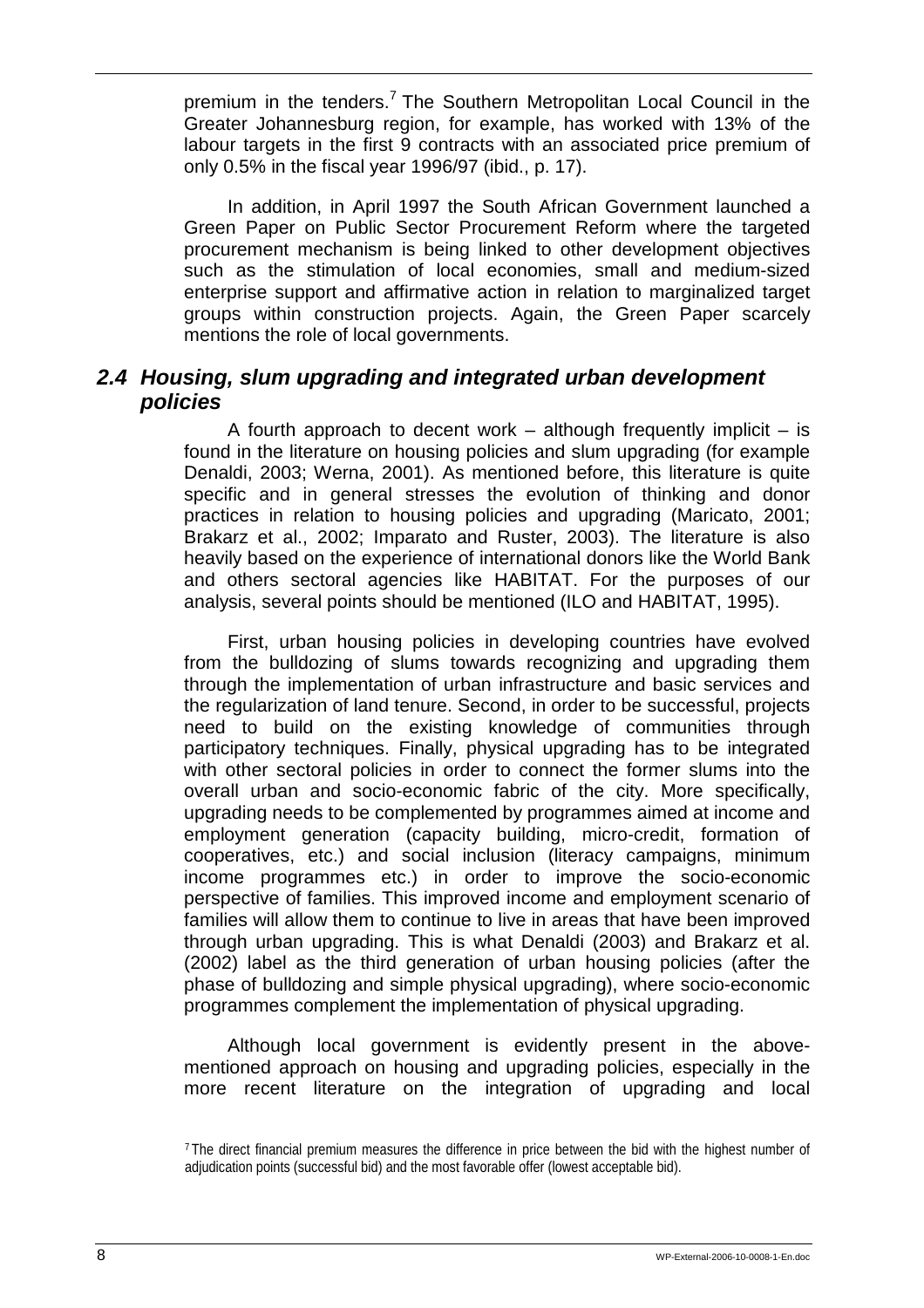development policies, it remains to be seen how local government alone can financially sustain these complex programmes which, especially in metropolitan areas, quite frequently involve costly relocations in order to realize the upgrading work.<sup>8</sup> In addition, and although in the Brazilian context there is increasing evidence of success stories through integrated slum upgrading, the literature clearly points out that more thorough evaluation studies are required to increase our understanding of the role of local versus national governments in guaranteeing the financial and institutional sustainability of these programmes.<sup>9</sup> In addition, even in cities with a proven track record of pro-poor policies within integrated slum upgrading, it has proved more complex than expected to operate community contracting, small and medium enterprise (contractor) development and alternative procurement procedures in light of the fragile markets and local capacity in these slum areas (Prefeitura de Santo André & Comissão Européia, 2004).<sup>10</sup>

### *2.5 Inclusive development and decent work*

A fifth and more recent perspective on decent work is introduced by Ignacy Sachs (Sachs, 2002; 2004). In what might be labelled a holistic developmental perspective, the author outlines the need to adopt an integrated stance towards development, incorporating social, economic and environmental dimensions. According to the author, decent work and social inclusion should become essential elements of a new developmental paradigm where the labour context of production should be maximized and small producers should be transformed into small and medium-sized *entrepreneurs,* among others through affordable credit mechanism (e.g. cluster banks) and capacity building. The author gives a series of ideas on how decent work can be stimulated, for example by exploring alternative energy sources, small-scale contractor development, family agriculture and the development of clusters in targeted sectors. Although strategic cooperation among local governments is mentioned, for example through intermunicipal cooperation and regional development agencies, the role of local authorities is not elaborated upon further.

### *2.6 Recent tendencies*

Finally, there are some tendencies in the literature on decent work that allow a possible connection with a local government perspective. First, the ILO itself has become aware of some of the blind spots in its decent work agenda in terms of the relative absence of a local authorities perspective. In

9 In this respect see also the recent policy publication from the Brazilian Ministry for Cities (Ministério das Cidades, 2004).

10 See also in this respect Laquian (1983) on similar problems of previous income and employment programmes in slum upgrading during the 1970s, especially in the Asian context.

<sup>8</sup> For example, Denaldi (2003) claims that in the Brazilian context, especially in the metropolitan areas, the density levels in slums have become so high that in order to realize the upgrading activities it is necessary to partially relocate families. These are complex and costly operations for which local governments often do not have the required financial resources.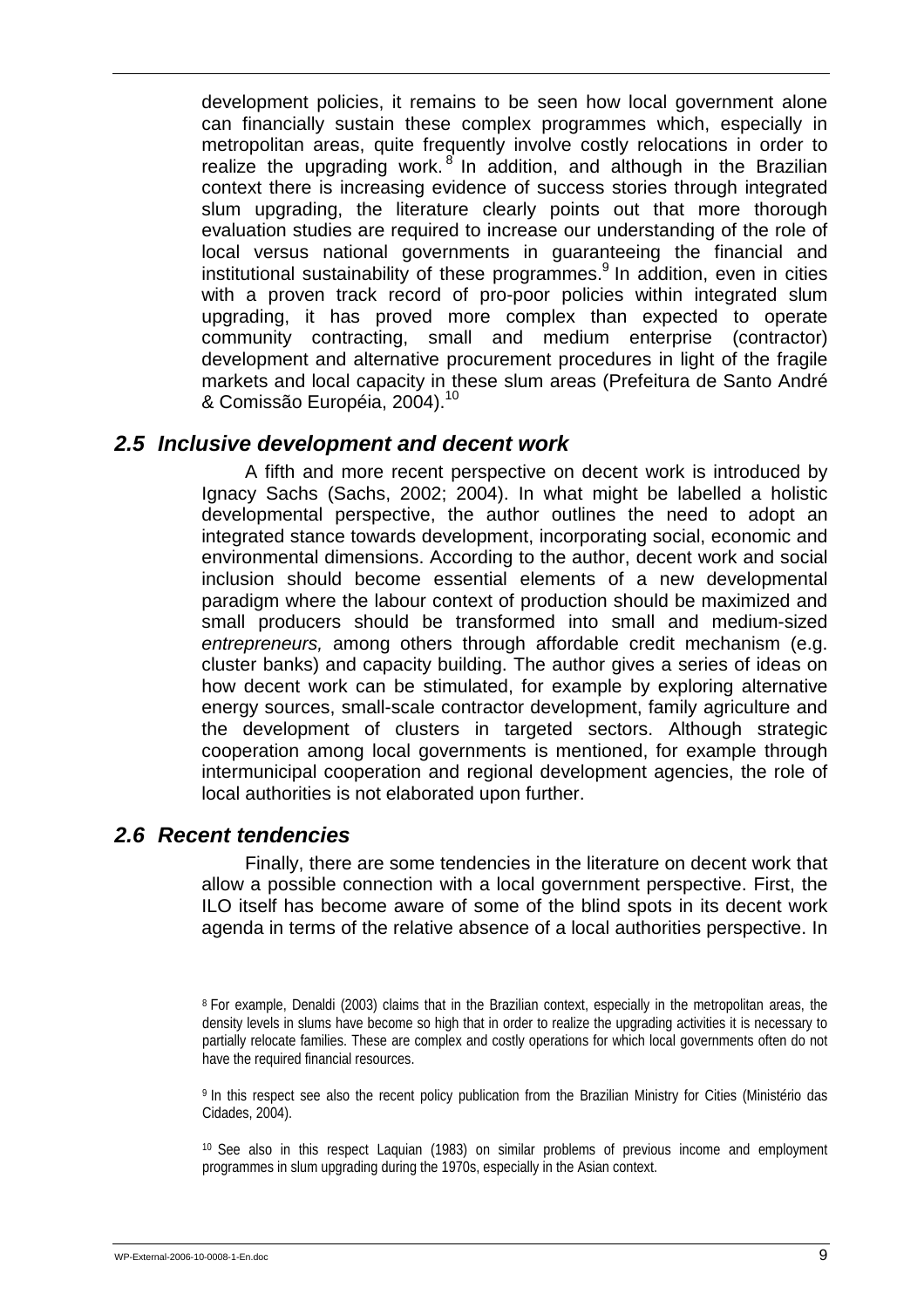*Cities at work* (ILO, 2004), its recent policy publication, it has mapped out the need for a connection of the elements of the decent work agenda with cities and local stakeholders.

In addition, especially in Latin America, some experience has been built up with the so-called social development funds. These funds were traditionally set up on a temporary basis in order to deal with the adverse impact of structural adjustment programmes. The social development funds were aimed at the fast implementation of a series of smaller infrastructure projects on a results-based and flexible basis, often bypassing traditional ministerial structures (Siri, 2000). Quite frequently local authorities were involved in the project cycle and in some cases the funds were instrumental in stimulating broader discussions on the design of municipal development funds (ibid., p. 7). According to this author, the general impression is that funds were indeed successful in delivering project results and alleviating the direct and short-term consequences of poverty associated with structural adjustment programmes. However, several doubts have been raised about the capacity of the funds to promote medium and longer-term impacts after the completion of projects and the closing of the funds.

In fact, in several cases it has proved difficult for local communities to operate and maintain the assets that were created through the social development funds. Thus, it remains to be seen how the mechanism of the funds can transform "communities from beneficiaries to generators of their own well being" (ibid., p. 23). Again, the role of local governments seems to be crucial and needs to be explored further within the more detailed discussion on the future of social development funds as an instrument of poverty alleviation and social inclusion.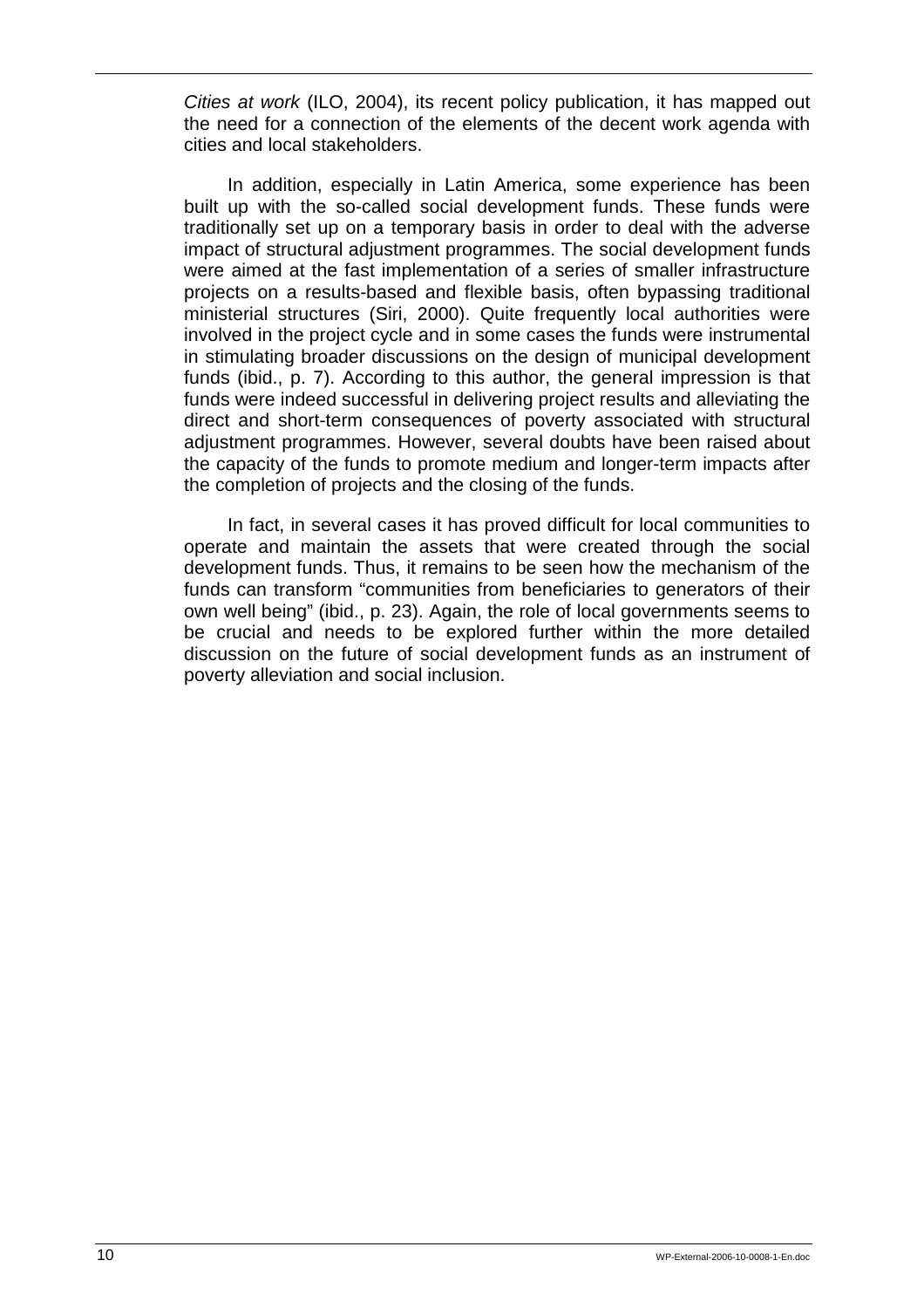# **3. Local government and urban employment generation – The relative absence of a decent work perspective applied to the construction and urban development sector**

### *3.1 The new role of cities in the global economy*

It has by now become overwhelmingly clear that cities and their regions perform new roles in the international community (Scott, 2001; Borja and Castells, 1997; Klink, 2001). For the purpose of our discussion, three elements should be highlighted.

The first element is related to the new territorial and competitive role of cities in the global economy. That is, local stakeholders, instead of passively depending on macroeconomic and microeconomic forces being set in motion by globalization, increasingly become aware of the potential competitive advantages of local territories, for example based on the presence of a pool of qualified labour, positive technological externalities and a network of specialized firms (Krugman, 1996; 1997).

As authors such as Scott (2001) have observed, this new role evolves in parallel with the changes in overall macro- and microeconomic frameworks that have been occurring in Europe and the USA since the 1970s, and in the developing countries approximately since the mid-1980s. As a result of the impact of these processes of economic restructuring, cities and metropolitan areas have increasingly taken up new challenges in the area of local development and income and employment generation without depending exclusively on national level initiatives.

Evidently, this new role did not develop overnight. On the one hand, from the 1970s onwards national governments had increasingly retreated from traditional Keynesian style active macroeconomic management aimed at full employment and income generation (Martin and Sunley, 1997). These policies had become extremely difficult to implement and lost some of their effectiveness in the context of an increasingly deregulated international economy characterized by massive volatile flows of international financial capital.

At the same time, the gradual tendency towards deregulation and trade-liberalization had impacts on the behaviour of firms, especially on those that had operated within relatively protected domestic markets. Consequently, these firms initiated a series of microeconomic adjustments aimed at managerial and technological modernization. This process increased overall levels of productivity, but did not always immediately create positive effects on industrial employment. In effect, in many cities characterized by relatively obsolete industrial structures, the increase in productivity and the shift from industrial towards tertiary employment resulted in severe net losses in formal employment.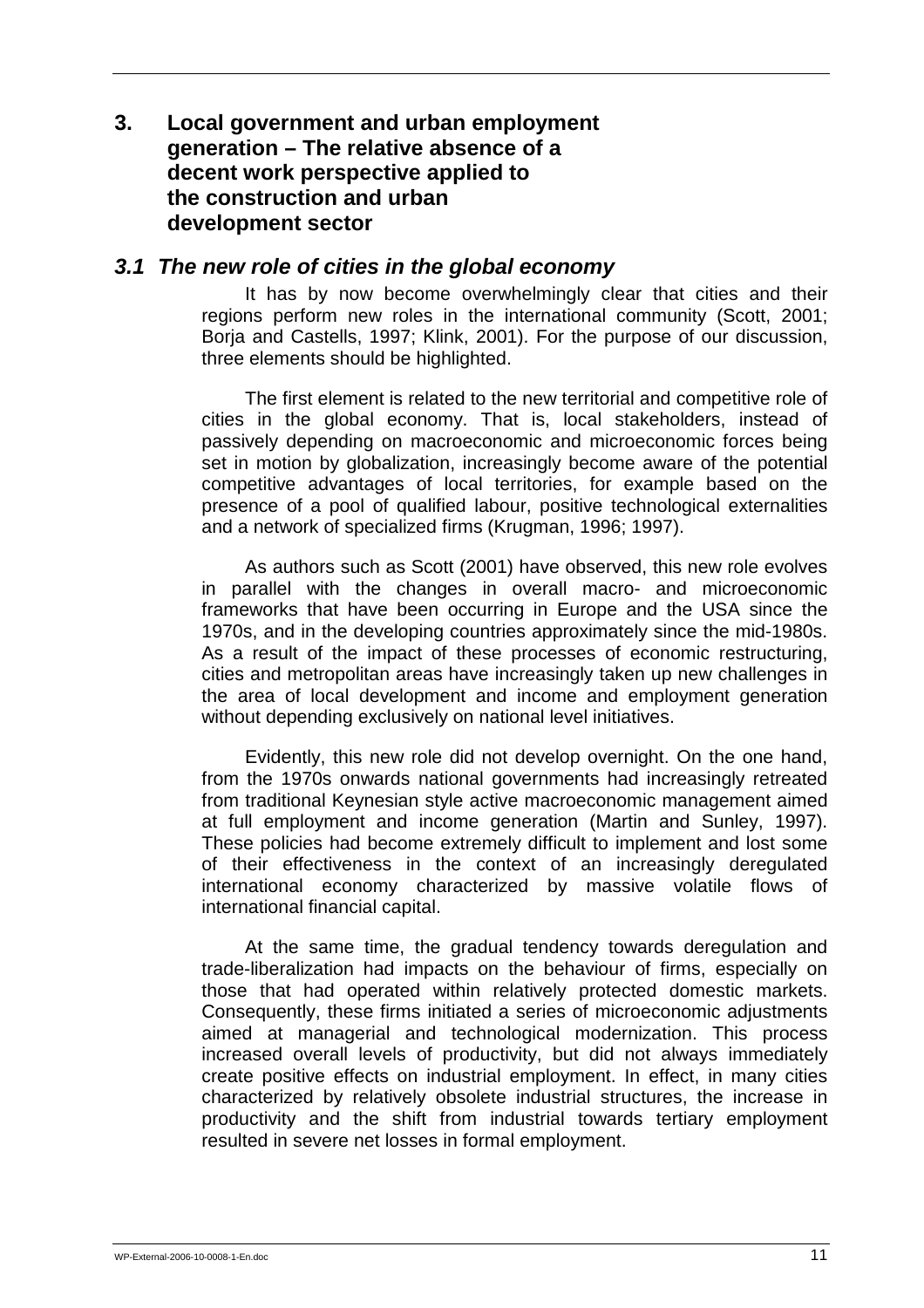Thus, many cities, concentrating an important segment of national economic activity, were severely affected by the impact of macroeconomic and microeconomic restructuring. Within this troublesome scenario, an increasing number of cities and metropolitan areas became aware of the potential of creating bottom-up multi-stakeholder strategies aimed at income and employment generation. The bottom line of experiences in different cities such as Rotterdam, Barcelona and Milan, among others, was to create the right conditions for endogenous development taking advantage of the local assets available within the city (Krugman, 1997). The quintessence of these experiences was based on the perception that a productive mobilization of public and private actors and assets would allow cities to make creative use of globalization, instead of becoming its passive victim, and simultaneously improve urban productivity, wages, labour conditions and the overall quality of living (Sengenberger and Pike, 1999).

The second element of interest regarding the new role of cities and urban regions is related to their potential in stimulating cooperation among local stakeholders through participatory processes. There is by now a large literature that relates decentralization to the deepening of local democratic processes through the mechanism of voice and accountability (e.g. GTZ & PGU, 1995). For the same reasons, decentralization would also increase the quality and the efficiency of service delivery (Bahl and Linn, 1992; World Bank, 1993; Musgrave and Musgrave, 1995; O'Sullivan, 1993), and facilitate the involvement of a greater number of stakeholders, thereby improving the quality of public policies throughout all phases of the project cycle.11

Along these lines, Borja and Castells (1997) claim that the nation state has been hollowed out. On the one hand, as we mentioned before, its macroeconomic apparatus has lost effectiveness in light of the size and volatility of massive flows of financial capital at a global level. On the other hand, considering the global transformation towards more democratic and diversified local communities, each having differential preferences and claiming an increasing voice and accountability in decision-making processes, national levels lose out against local and metropolitan systems of governance that are closer to local constituencies. In addition, considering the rise of the network society and the international space economy of flows (Castells, 1989), local communities in urban areas would also have increasing facilities to sidestep traditional national borders and to exchange experiences on a global scale.

Although Abrucio and Soares (2001) and Stren (2000) rightly observe that the reasons behind the process of decentralization are sometimes diverse (downloading of expenditures and responsibilities, more voice and accountability, creating fragmentation in order to maintain "clientelist" power relations), there is widespread and intuitive evidence that some of the above causal relationships between decentralization, local democracy,

<sup>11</sup> That is, throughout the elaboration, implementation and evaluation of projects. See Abrucio and Soares (2001) and Dowbor (1996).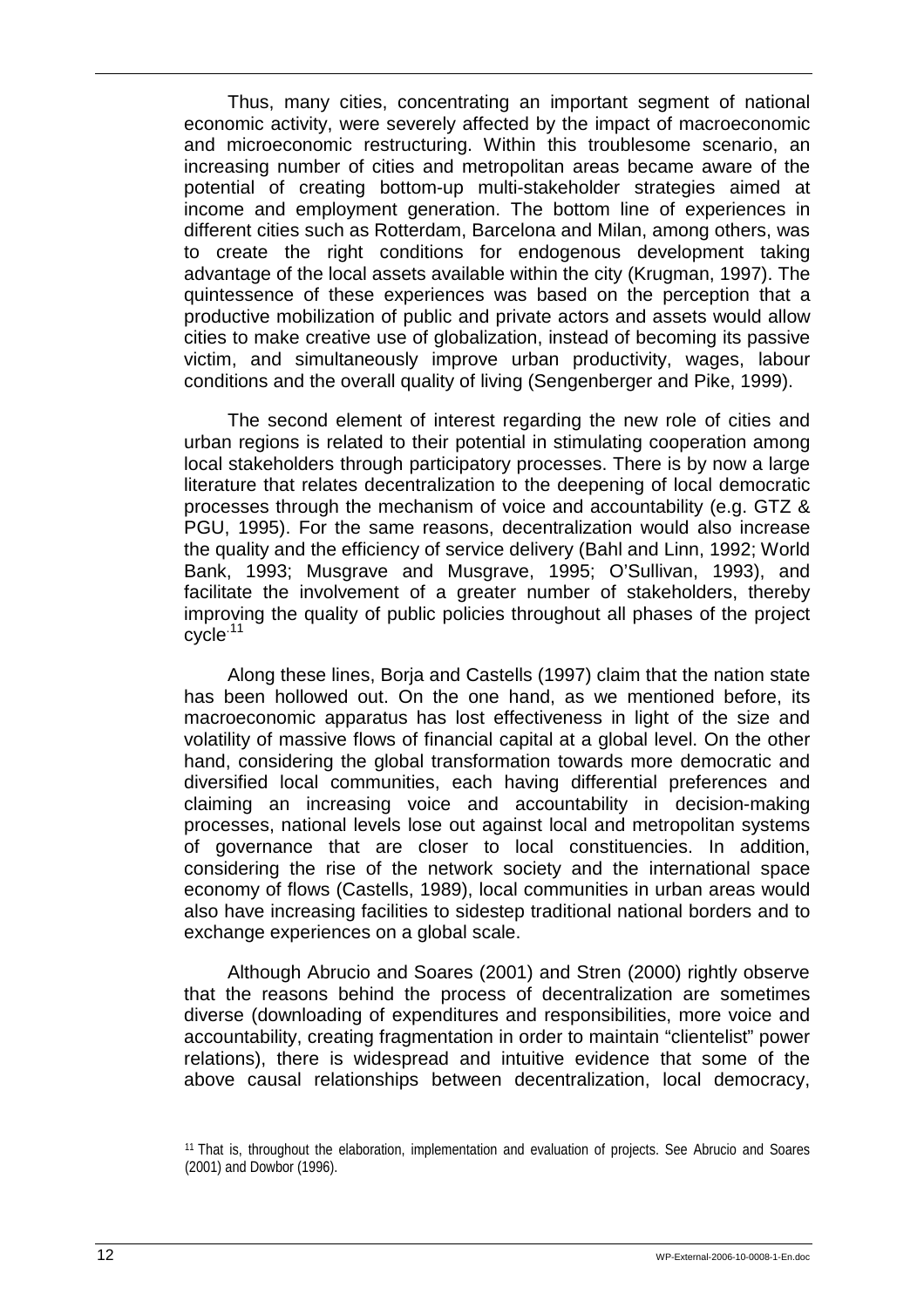accountability and efficiency are indeed correct considering a global tendency towards wider responsibilities for directly elected general purpose local governments.

In the context of the developing countries we have also witnessed a gradual process towards decentralization, which has been well documented in previous studies (GTZ & PGU, 1995; Stren, 2000). In addition, an everincreasing number of cities and city-regions in the developing countries are experimenting with innovative tools of direct democracy, such as participatory budgeting, city visioning and strategic planning.<sup>12</sup>

#### *3.2 Changing roles for local authorities and urban management*

As a consequence of the above-mentioned broader transformations in the role of cities within the national and international development context, it has become clear that the role of local authorities and urban management itself are also changing rapidly. The synthesis of these changes has been well documented by such authors as Harvey (1989) and Hall (1995) for the European and US context when analysing the evolution from *urban managerialism* to *urban entrepreneurialism*. These authors highlight three elements relevant to our analysis.

First, and as related to the above-mentioned tendency of global economic restructuring, local leadership starts to incorporate new themes and change previously established priorities on the policy agenda. While the management of a set of urban services (housing, basic sanitation, health, education etc.) as such does not disappear from the policy agenda, issues like competitiveness and sustainable employment and income generation gain priority, also in light of the gradual retreat of national government from these areas.

Second, there is a changing international scenario characterized by an increasing level of competition among cities, which forces local authorities to engage in innovative and area-wide strategies of urban and economic revitalization. Considering the volatility of the international scenario and the pressure from local constituencies, an increasing number of cities start to adopt more flexible institutional arrangements and are willing to take up new responsibilities (such as local economic development, urban security etc.), even if these tasks are not directly formalized as statutory responsibilities.<sup>13</sup>

<sup>12</sup> The instrument of participatory budgeting has received increasing academic and policy-oriented attention from Europe, the USA, Canada and the UN in light of its potential to increase the quality and transparency of policy making in cities and metropolitan regions, and to trigger off practices of good governance.

<sup>13</sup> There are clear examples of this tendency in the Latin American setting, particularly in a context of strong local governments. In Brazil, for example, the issue of urban violence is a good case. According to the Brazilian constitution, public security is a responsibly of the states and the federal government. Nevertheless, and particularly in light of the growing perception of urban violence among the population, a number of cities, and especially the ones in metropolitan areas, have set up institutional structures aimed at the prevention of violence.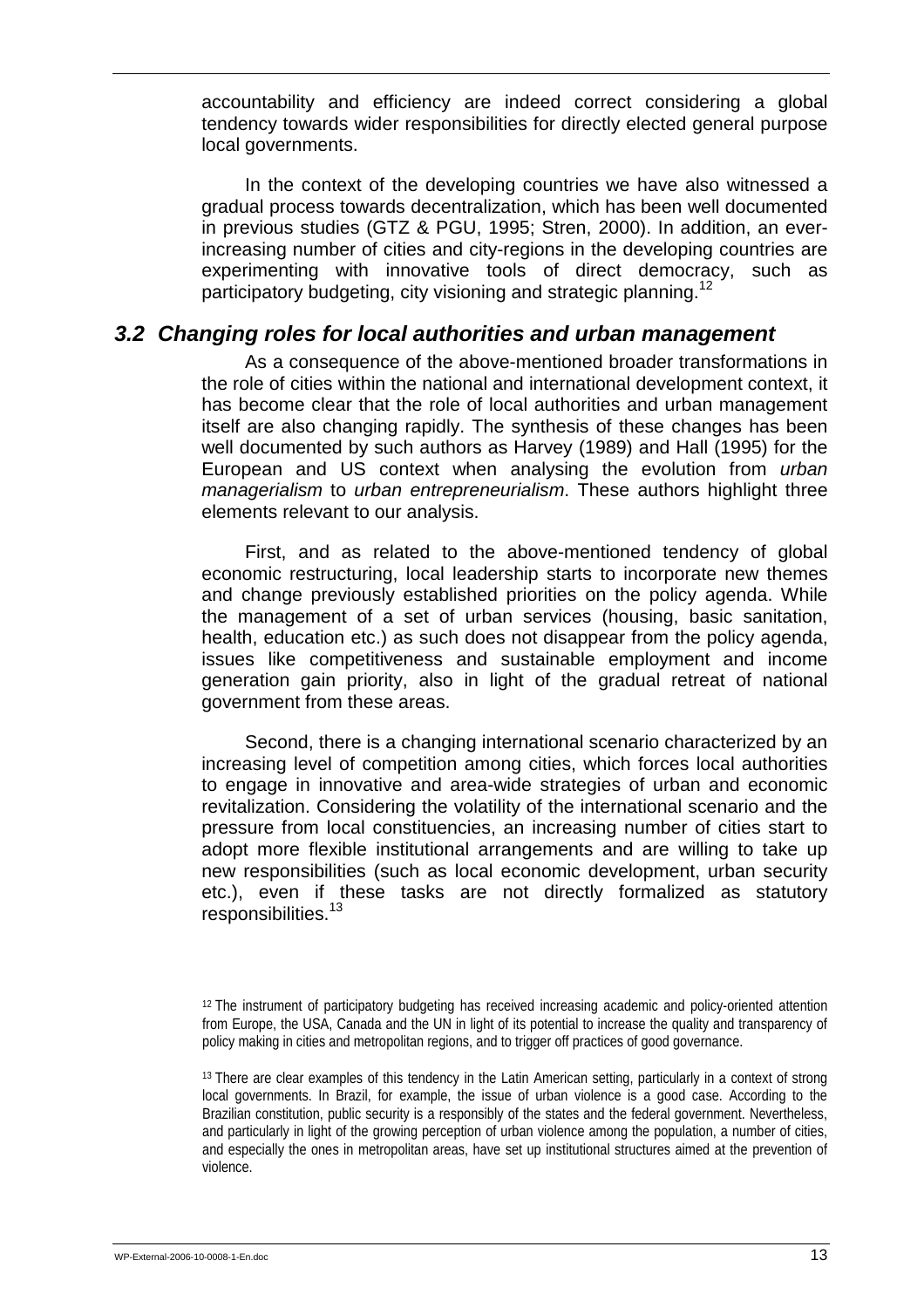Third, there is a growing perception of the role of local governments as articulating and enabling actors within a multi-stakeholder environment. This represents a contrast with the previous model according to which local authority was considered a mere implementing agent, within a narrower functionalist-technocratic approach, frequently without much participation from public and private stakeholders (Helmsing, 2001). The concept of governance, meaning the process through which a set of governmental and non-governmental actors (civil associations, public-private partnerships, labour unions, enterprises etc.) organize for collective goods and policymaking, indicates a clear shift in paradigm.14 In addition, the *product* of urban planning itself shifts from the comprehensive and detailed master plans, often elaborated without much involvement of the actors from the public and private sector, towards more operational and area-based strategic plans that are elaborated and discussed with a wide range of stakeholders from the local community. Through their proper structure, which traditionally transforms long-term visions of income and employment generation and quality of living into concrete projects and activities implying definitions of actors, responsibilities and resources, the strategic plans usually facilitate a continuity and a pragmatic link between planning and implementation.

The above-described shift in the culture of urban management and local governance has also become increasingly relevant for developing countries since the beginning of the 1990s, especially in the Latin American context. A growing number of cities take up new responsibilities without formally being directly responsible for these thematic areas. They do so in a pro-active and flexible manner, without shying away from some of the (financial) risks involved with these new tasks. In addition, leadership in urban areas is also increasingly aware of its important role, not as final implementing agents that centralize all responsibilities, but as articulators that are able to trigger off strategic projects through public-private partnerships. According to Cocco et al. (2001), local and area-based metropolitan structures in Latin America have the potential to become enablers within networked territorialized management.

The above-mentioned general review of the literature on the changing roles of cities and local authorities within the national and international scenarios allows us to draw some preliminary conclusions. First, and with a few exceptions, there is a lack of more detailed studies on the potential of a decent work perspective within the more traditional housing and urban development agenda of local authorities. Surprisingly, we have found ample reference material on the new productive role of local governments within the globalized economy. This has resulted in innovative evaluations of local economic development and employment strategies in general

<sup>14 &</sup>quot;The term governance is now widely employed to describe the multifaceted types of social and economic coordination at issue here. Concretely, many processes of governance today involve not just agencies of government but also non-governmental organizations, civil organizations, private-public partnerships, and so on. The term can apply equally well to coordination of the complex economic and social environment of the global city-region as a whole as it can to collective action in regard to specific segments of urban life" (Scott, 2001).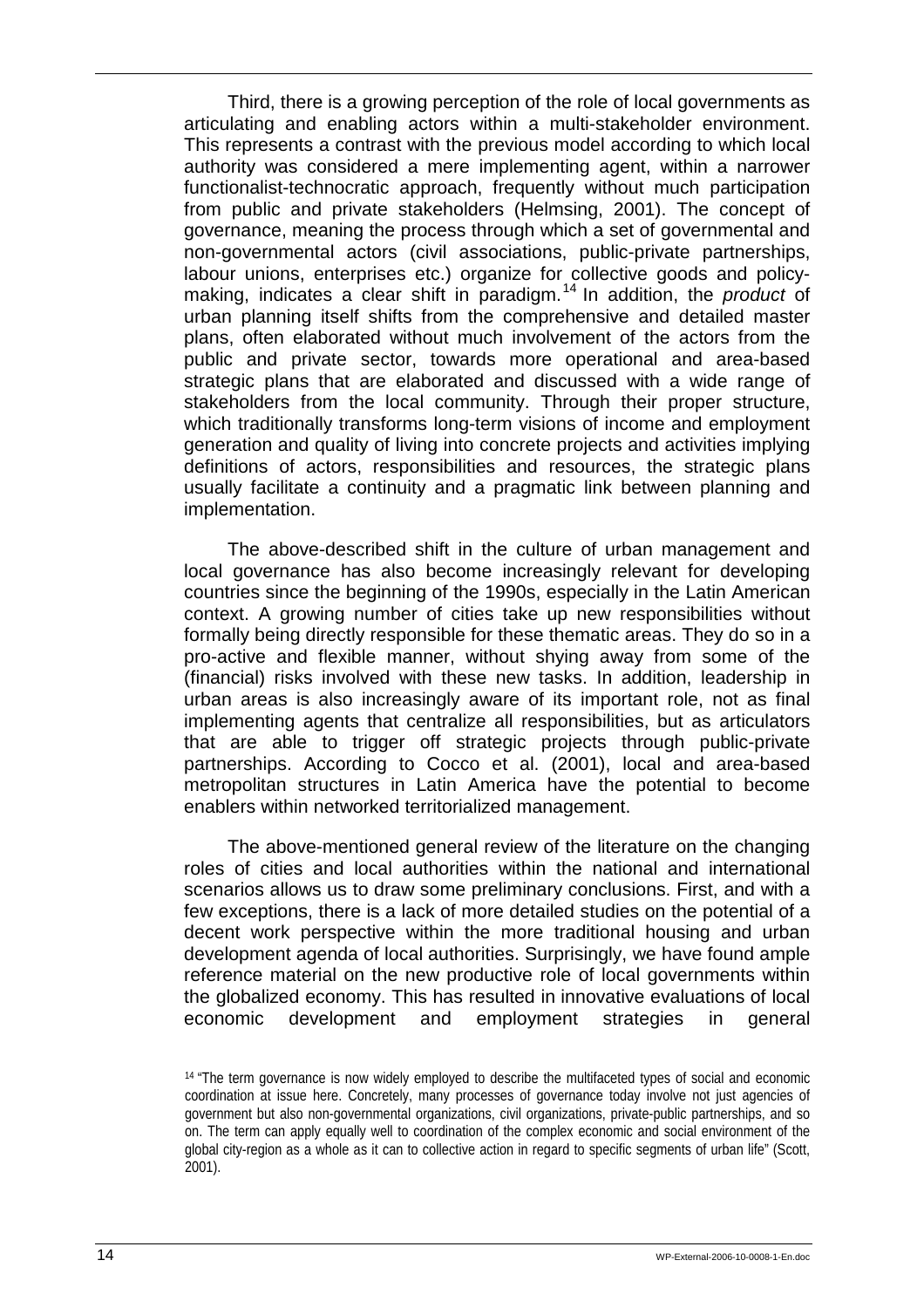(cooperatives, clusters, incubators, micro-finance etc.). However, these evaluations lack a decent work perspective on the role of local governments while dealing with its traditional responsibilities within the housing and urban development sector. The exception to this rule is the literature on upgrading that was mentioned in the previous section of this paper.

Second, there is indeed a series of more empirical analyses focused on the role of local authorities as strategic players within poverty alleviation strategies. Particularly within the more decentralized policy environment in Latin American countries several authors have highlighted the potential role of local authorities in setting up and implementing inclusive policies through safety nets, minimum income programmes linked to school attendance and other compensation strategies targeted at the most vulnerable segments (Pochmann, 2003; 2004). However, the main thrust of this literature is linked to economic inclusion and solidarity economics with few links to the housing and urban development services provided by local authorities (Kraychete et al., 2000).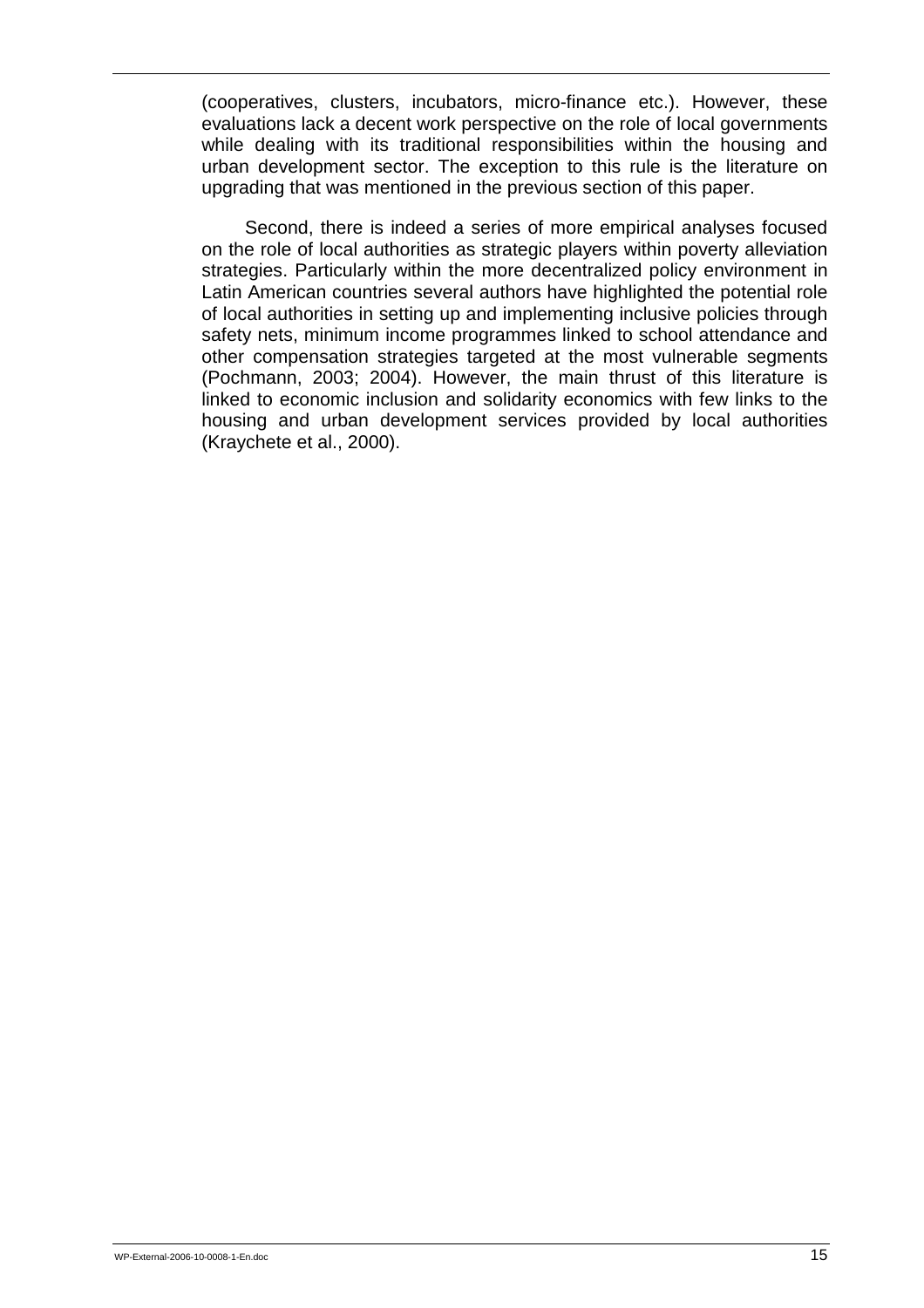# **4. Increasing evidence of best practice of local governments in generating decent work in the construction and urban development sector**

In spite of the relative scarcity of literature that explicitly focuses on the role of local authorities in delivering decent work in the construction and urban development sector, there is increasing evidence of best practice in this field.

The field experience of the ILO, specifically in the African and Asian setting, highlights cases such as the Hanna Nassif community in Dar es Salaam. This case refers to a low income community that organized itself after severe flooding in 1991. After registering as a community-based organization, a partnership was established with the local authority, which approached the ILO and UN-HABITAT for technical support. The project was based on community contracting and self-management; funds were directly channelled to the community representatives who signed cheques together with the city council. The community planned and monitored the work with support from the technical assistance team that had been seconded by the city council. The first phase of construction works was started in 1994 and terminated in 2000 with the completion of drinking water supply and drainage facilities. In the second phase the community started to operate water kiosks, solid waste services and credit schemes for small loans to community groups (ILO, 2004, p. 25).

In the South African context, Crosswell and McCutcheon (2001) mention the first examples of small contractor and labour-intensive construction in municipal upgrading in Ilinge (Eastern Cape), which occurred in the 1980s. The programme, which consisted of construction of maturation ponds, water and sewer mains, receptor tanks and road and surface drainage, was unbundled in 400 individual contracts that were executed by 35 different small contractors. In 1987, the experience was replicated in the denser urban setting of Soweto aimed at the replacement of secondary water mains.

As already mentioned, in the Latin American context the selfmanagement experience ("mutirão") in the city of São Paulo during the Erundina administration at the beginning of the 1990s was innovative in the sense that the local government performed an active role in setting a conducive legal and financial environment aimed at self-help and selfmanaged housing and upgrading. Specific municipal legislation was created for the special purpose fund FUNACOM, which established roles and responsibilities for self-management.

The opposition party that won the elections in 1993 did not continue this self-management programme. Nevertheless, as mentioned by Rolnick and Cymbalista (2003), the programme itself received wide press coverage during the HABITAT-II summit meeting in Istanbul as it had been selected by a technical committee as one of Brazil's "best practices".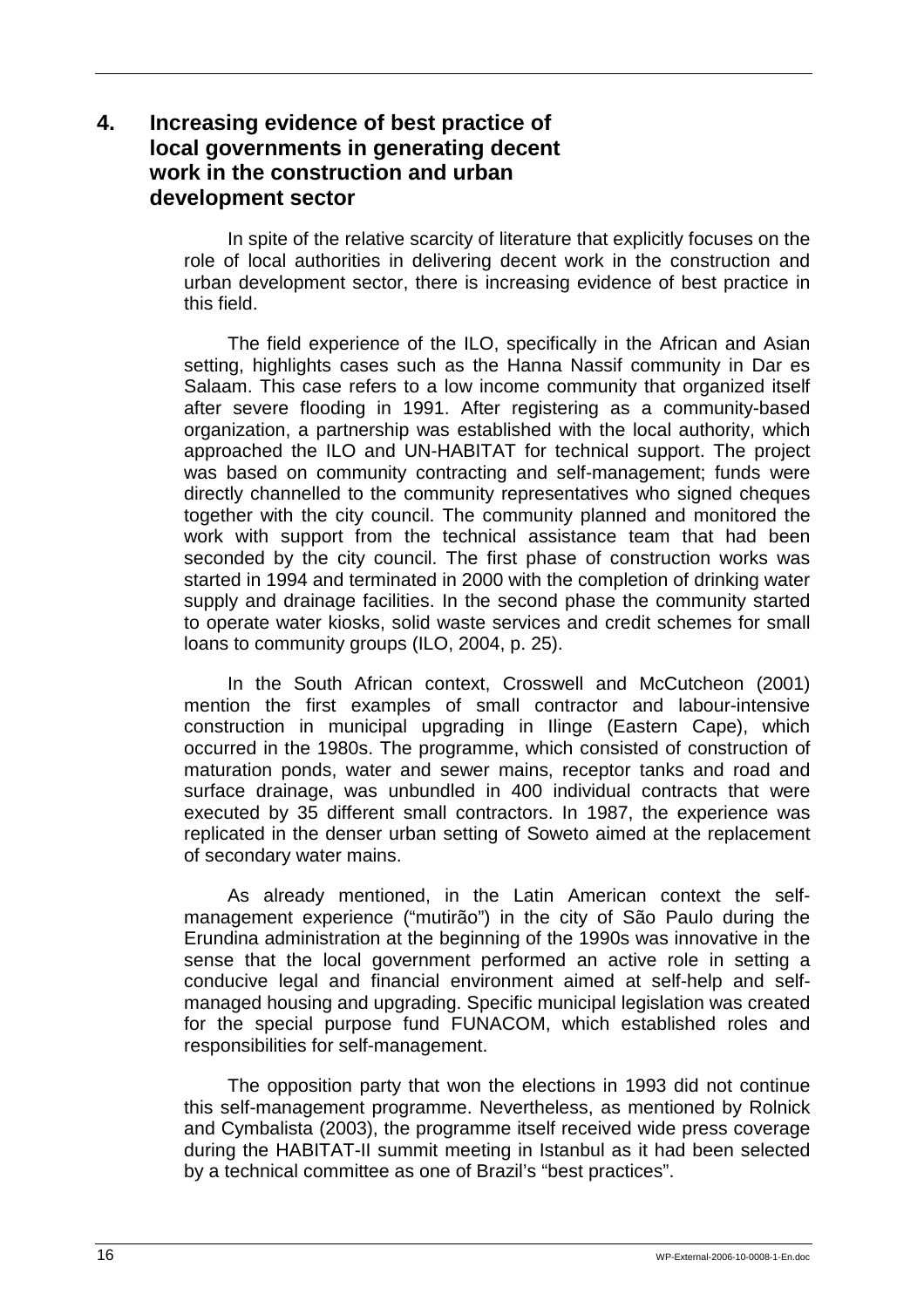In fact, while reviewing the achievements and mistakes in several selfmanagement experiences of housing cooperatives and social movements in Brazilian cities, we can draw several lessons in terms of a decent work perspective (Rolnick and Cymbalista, 2003). More particularly, it proved possible to provide good quality housing projects through self-help and selfmanagement as concrete alternatives to standard mass production of housing. Second, despite the inherent power conflicts that involve local government, community-based organizations and political parties, and which are practically inevitable in a complex process like this, the community gained construction and management capabilities, in addition to an increased political awareness that was accumulated throughout the process. As a result, in March 1995, the provincial government of the state of São Paulo approved a law that provided the legal framework for selfmanaged housing projects. According to the authors, in the period 1995- 2002, 17,470 housing units were delivered through self-managed processes in 102 community groups (ibid., p. 291).

There is also increasing evidence of evolution in specific sectors related to housing and construction. Several Brazilian cities, for example, are implementing experiments aimed at increasing the participation of cooperatives and small private firms in a chain of activities related to solid waste management (i.e. collection, processing and recycling). In practice, this will decentralize and break open a sector that traditionally has been monopolized by large firms. National government seems to be keen on stimulating these tendencies. The National Development Bank BNDES, for example, is supporting the cooperatives and the city of Santo André (metropolitan São Paulo) by means of a grant of US\$ 400,000 aimed at investment in equipment for decentralized transfer stations, capacity building, environmental education and market research in order to build a sustainable and more participative model for solid waste management which also creates decent work. Along the same lines, the ILO (2001c) has documented similar tendencies in cities like Nairobi where the formal monopoly of the Nairobi City Council in solid waste management is being opened up by allowing private sector firms and community organizations to enter into specific operations. A 1997 survey indicated that the number of community-based organizations acting in the field of solid waste management has increased as the result of a more enabling institutional framework that was created throughout the 1990s (ibid., p. 18).

Another interesting case, mentioned by both Sachs (2002) and Klink (2001), is the experience of a set of 7 municipalities in the metropolitan region of São Paulo, the so-called ABC region.<sup>15</sup> In light of the dramatic impact of the opening up of the Brazilian market in the 1990s, the region, which is known as the Brazilian Detroit in light of the importance of the car industry within the overall regional economy, faced increasing levels of unemployment, informalization and urban poverty. As a result, both the mayors and leadership from the private sector and civil society came

<sup>15</sup> The acronym is taken from the names of the most important cities in the region, that is, Santo André, São Bernardo do Campo and São Caetano do Sul.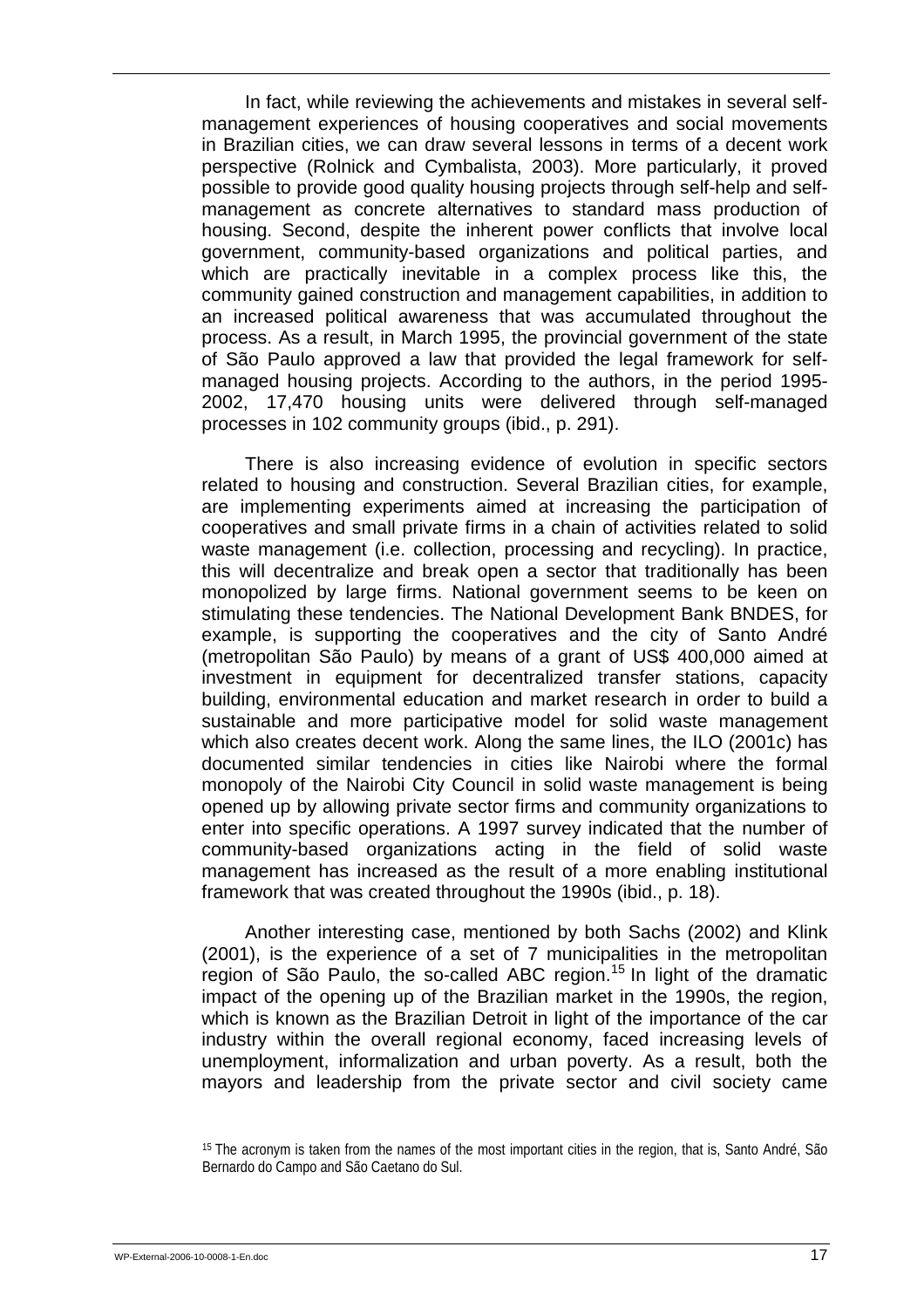together in order to elaborate a strategic response aimed at improving both the quality of living and levels of competitiveness. As a result, several informal regional planning mechanisms have been established since the 1990s. More particularly, the *Chamber of the ABC Region* was created by the state government of São Paulo, 7 mayors from the ABC region, the enterprise associations, labour unions and important community-based organizations. It succeeded in setting up and implementing a rather sophisticated framework for strategic planning. Through the use of participatory techniques, the Chamber has been able to elaborate important projects on capacity building, employment generation for excluded segments of the region, infrastructure planning and economic competitiveness.

However, it remains to be seen how a predictable and transparent funding mechanism can be arranged for these innovative forms of regional governance, particularly within the Brazilian system of fiscal federalism, which only recognizes municipalities, states and federal authority.

The above-mentioned case and other similar cases have not yet been analysed in detail in terms of their limits and potentialities in stimulating a decent work agenda for local governments in the construction and urban development sector. As a matter of fact, and especially considering the widespread tendencies towards decentralization and democratization, a preliminary conclusion of our work is that we have found surprisingly few indepth and authoritative case studies on the role of cities in elaborating and implementing a decent work agenda in such sectors. And even within the context of increasing evidence of positive experience in developing countries, a more consolidated understanding is needed of the transformations that are taking place in urban management and service delivery itself, and more specifically how these changes within local authorities can be linked to urban strategies on poverty alleviation, local economic development and decent work.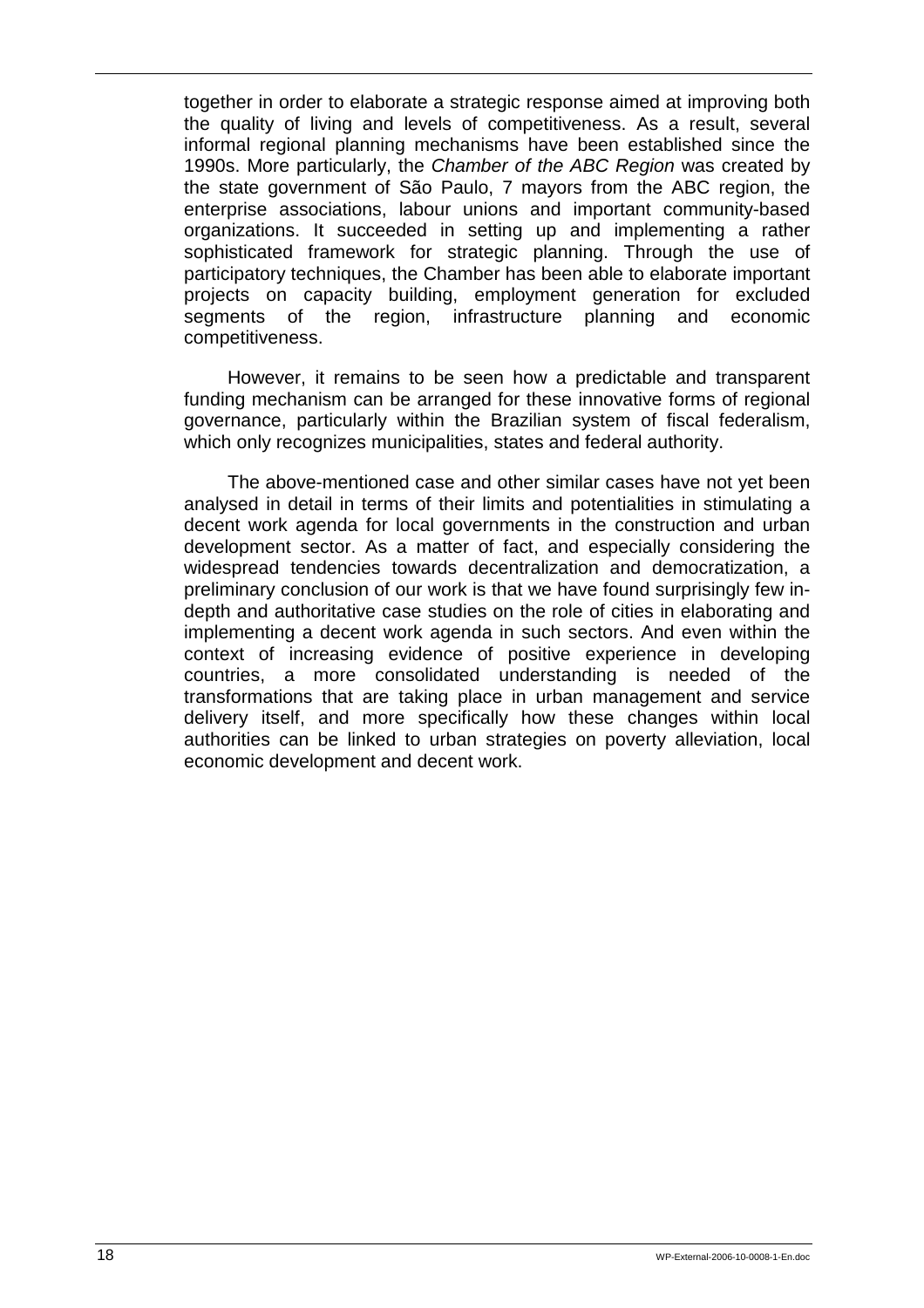# **5. The missing link – Towards an applied research agenda on the role of local authorities in generating decent work in the construction and urban development sector**

A more in-depth analysis of the missing links between decent work, local government and construction is urgently needed. Our analysis has shown that the decent work agenda is predominantly focused on national government issues, while by and large the literature on local government, at least until recently, has bypassed the issue of decent work.

As a matter of fact, we have built up the case for the establishment of an applied research agenda that is able to bridge the gap between these thematic areas that have developed in a relatively independent manner. In our view, this agenda will also be able to shed light on criteria for the evaluation of successful projects/cases, and guidelines on how these cases can be mainstreamed into programmes and policies towards a pro-active role for local governments in the generation of decent work.

Our review of the literature and preliminary analysis of case evidence suggest that the following elements will be important features on this applied research agenda.

#### − *National and local government interdependencies aimed at providing financial sustainability of successful approaches*

As mentioned, integrated urban upgrading, specifically in metropolitan areas, is expensive and complex. What are the financial guidelines that allow successful pilot projects to be mainstreamed into upgrading policies that are in line with the decent work perspective? The initial hypothesis that needs to be tested is that without the financial supporting role of national governments, urban integrated upgrading is likely to remain at the project level and will suffer discontinuities in light of the lack of financial resources.

In addition, for the other aspects of decent work – especially related to labour standard setting, health and security conditions on the job, income insurance, social protection and voice – a balance between elaboration (national level) and implementation and monitoring (local level) will have to be struck with the active involvement of local governments. As mentioned, these aspects of decent work have not been touched upon in this paper.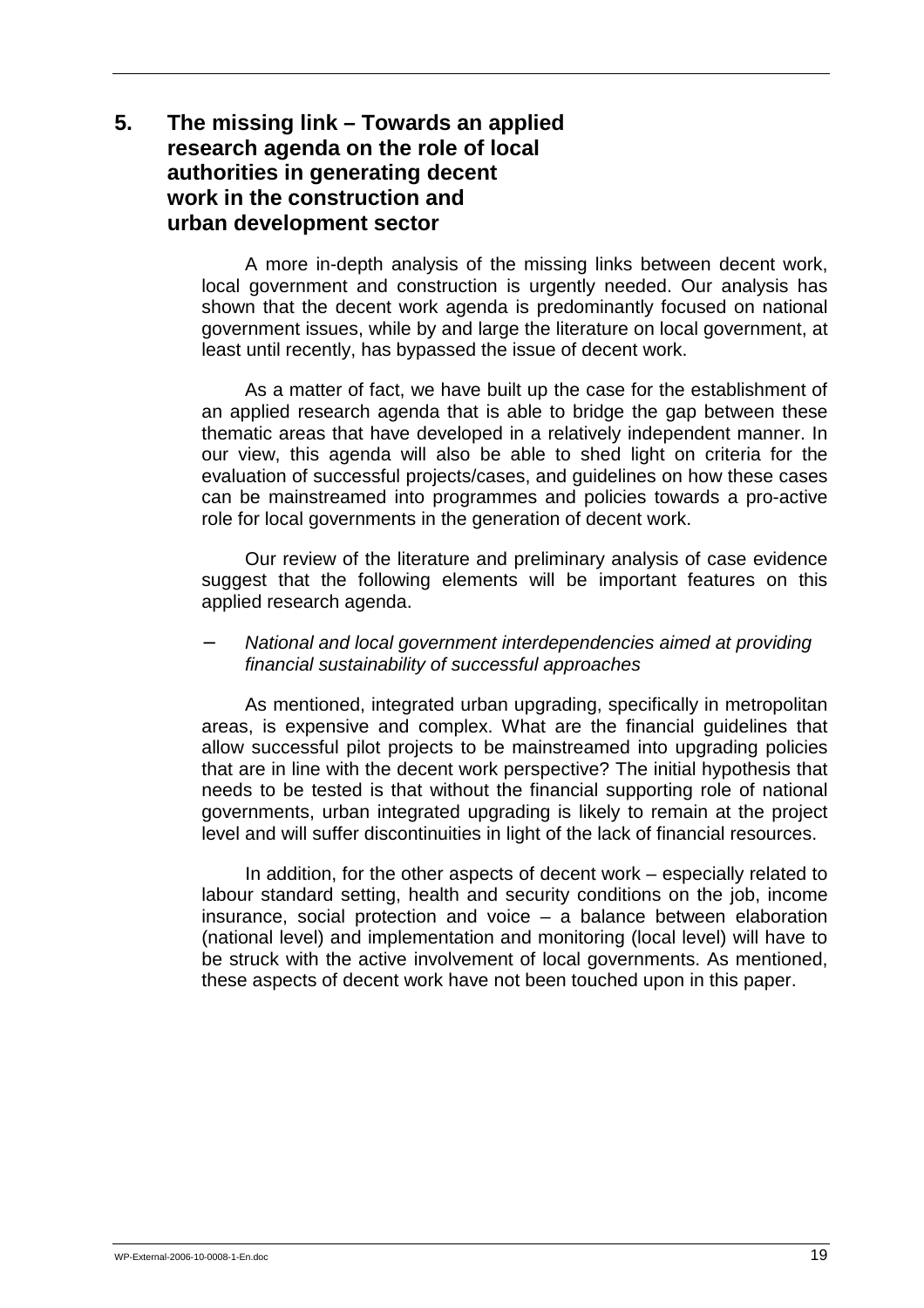− *Decent work and the changing role of local authorities* 

Local authorities have increasingly assumed new roles beyond the mere *management* of urban services (housing, basic sanitation, education, health etc.). In particular, as predicted in a World Bank policy paper in the early 1990s, the *entrepreneurial* dimension of urban governance, as reflected in the rise of strategies aimed at income and employment generation, local economic development and poverty alleviation, has become a prominent feature of the new urban agenda of local authorities (World Bank, 1991). However, there seems to be scarce evidence on how, at least at the local level, the *managerial and entrepreneurial agendas* meet in order to scale up and consolidate decent work programmes at the local level.

#### − *The timing of an endogenous development of a decent work agenda at the local level*

Our review has stressed the strategic role of local authorities in stimulating an enabling environment aimed at community-based development through decent work. However, the literature shows the existence of a complex trade-off between the short-term need to deliver concrete and tangible results in terms of employment generation and small and medium enterprise development one the one hand, and, on the other, the requirement to stimulate longer-term protected learning, institutional strengthening and capacity building of local networks and actors. In practice, then, what is the timing of these endogenous learning processes and what can local government do to stimulate them (incubator programmes for cooperatives, access to alternative credit mechanism, information, networking etc.)?

#### − *More thorough and systematic overview of the state of the art of best practice*

Our review of the existing literature seems to be coming back to a limited number of well-known case studies. However, through professional experience and informal contacts with other cities (especially within the Latin American context), our hypothesis is that there is an increasing number of good practices in the field which have not been documented and evaluated yet.<sup>16</sup> A systematic review of existing cases and tendencies in this field should be undertaken.

<sup>16</sup> There are several examples of city networks that generate valuable information on case studies. In the Latin American context, also in line with the international tendency, the model of decentralized technical cooperation among municipalities is growing. The Mercocidades City Network, for instance, is counting on the participation of more than 140 cities from Argentina, Brazil, Paraguay, Uruguay, Chile and Peru. The network is aimed at complementing  $-$  at the city level  $-$  the formation of the common market in the Mercosur area. This city network exchanges experiences in the field of local economic development, gender, education and sustainable development, among other themes. Cities like Porto Alegre, Belo Horizonte and Santo André have been exchanging practices of participatory solid waste management. Likewise, the Network has started to negotiate with the Brazil office of the ILO in order to establish a local agenda for decent work within the Mercosur context.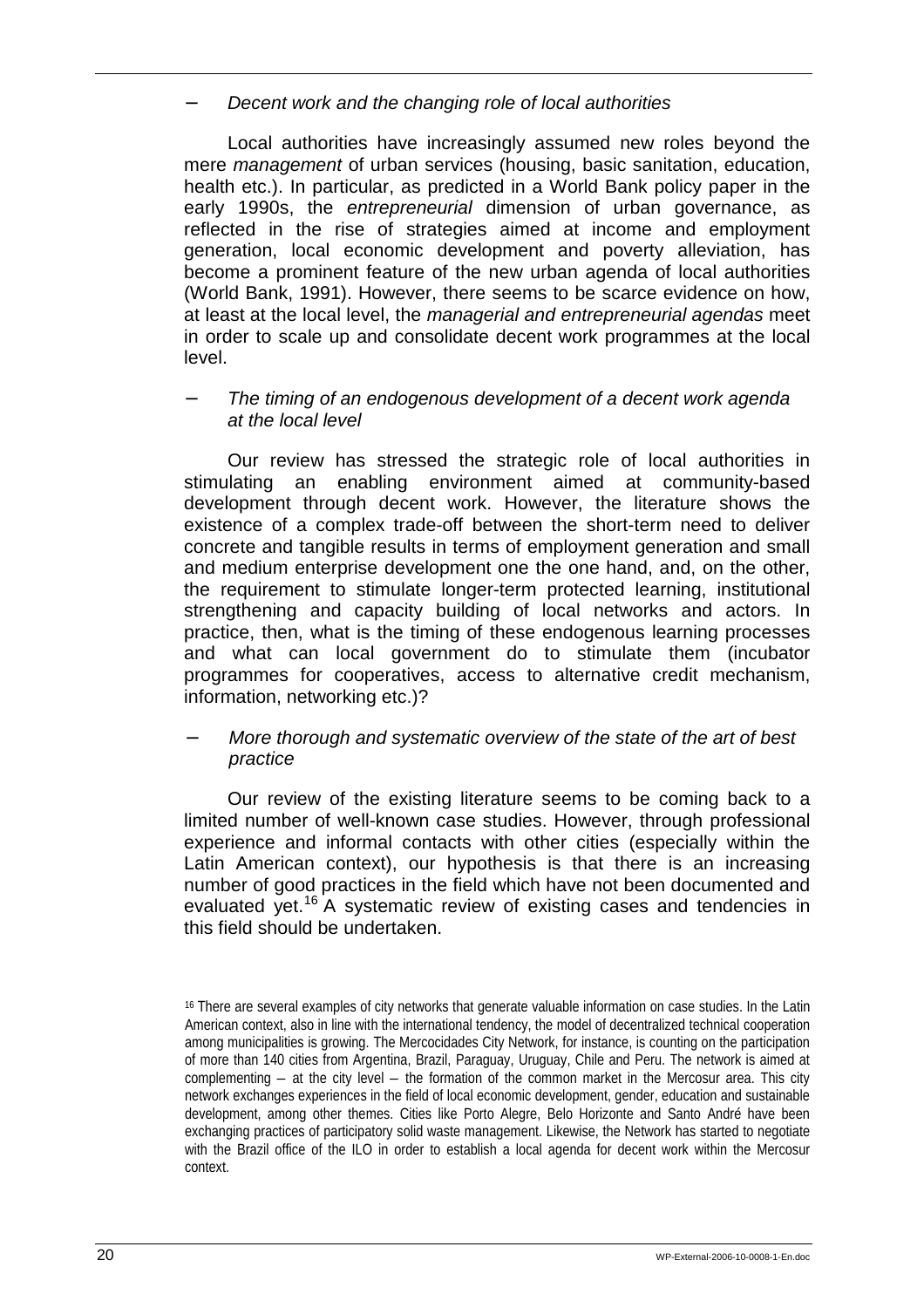#### − *Specific methodologies of cost-benefit analysis appropriate for the detailed appraisal of successful decent work projects and programmes that were promoted by local authorities*

Finally, and related to the previous argument, traditional cost-benefit analysis of case studies can be applied along the lines suggested by Keddeman (1997). In addition, general guidelines for project and programme appraisal have long been applied within traditional evaluation studies for development assistance.  $17$  Nevertheless, considering the intrinsic complexities of working with target groups that have traditionally been excluded from many public policies, standard cost-benefit techniques are likely to lean towards more tangible short-term financial burdens associated with the setting up and maintenance of decent work programmes, while medium-term benefits associated with indirect employment generation (forward and backward linkages within production chains), capacity building and social inclusion tend to be incorporated only with great difficulty in the more analytical work. Thus, in practice, this will require a conscious utilization of the traditional cost-benefit techniques in order to broaden the perspective on the role of local authorities within the decent work agenda.

<sup>17</sup> The classical manual written by Dasgupta, Sen and Marglin (1972) is a good example. In a separate section, the appraisal of the employment objective is considered. This book was reprinted in 1993 and its methodologies were updated in subsequent publications sponsored by the UNIDO system on appraisal of private and public investments (UNIDO, 1980; 1986). UNIDO also developed specific software on the financial and economic appraisal of projects and programmes (the so-called COMFAR model), which is based on the methodology of the initial manual written by Dasgupta, Sen and Marglin. Finally, for a somewhat different application of cost-benefit in the construction sector (although at the national South African level) see Standish (2003).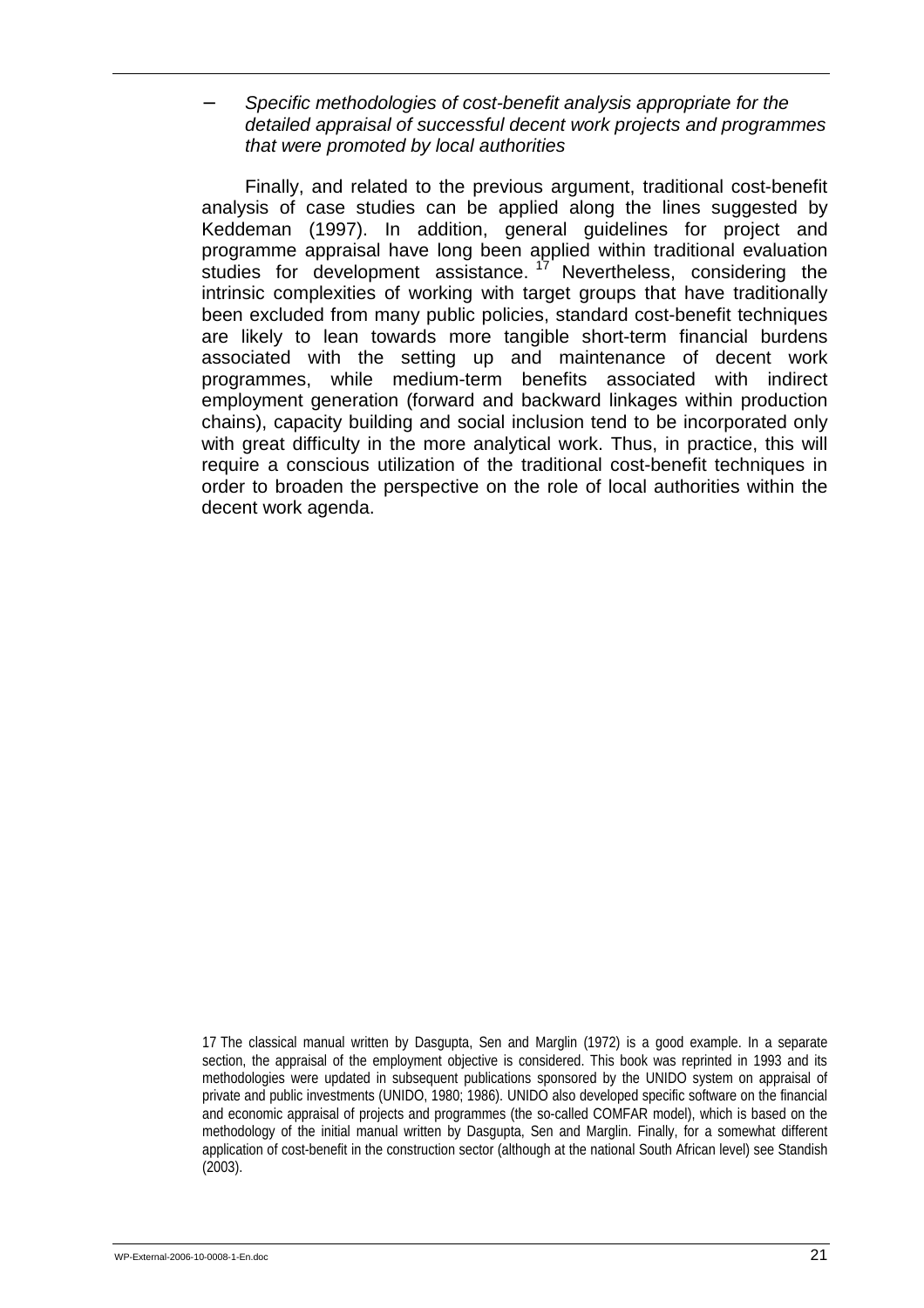## **6. Selected bibliography**

- Abrucio, F. and Soares, M.M., 2001. *Redes federativas no Brasil. Cooperação intermunicipal no Grande ABC*. Fundação Konrad Adenauer, São Paulo.
- Bahl, R. W.; Linn, J. F., 1992. *Urban public finance in developing countries*. Oxford University Press.
- Borja, J. and Castells, M., 1997. *Local y Global, La gestión de lãs ciudades em la era de la información*. United Nations Centre for Human Settlements, Madrid, Santillana de Ediciones, S.A..
- Brakarz, J., Greene, Margarita and Rojas, Eduardo, 2002. *Cidades para todos*. Banco Interamericano, Washington.
- Castells, M., 1989. *The informational city: Information technology, economic restructuring and the urban regional process*. Oxford, UK/Cambridge, Mass., US, Blackwell Publishers.
- CIDB (Construction Industry Development Board of South Africa), 2004. *Labourbased technologies and methods for employment-intensive construction works. A CIDB guide to best practice*. Part 1. Pretoria.
- Cocco, G., Silva, G. and Sperotto, F., 2001. *A Agência de Desenvolvimento do Grande ABC paulista entre a Agenda Regional e a Ação Territorial.*  Consultancy report written for the Regional Development Agency and UN-HABITAT, July.
- Crosswell, J.A. and McCutcheon R.T., 2001. *Small contractor development and employment. A brief survey of Sub-Saharan experience in relation to civil construction*. WORK2001: First International Conference on Employment Creation in Development, Johannesburg, 2-5 April. Johannesburg, University of Witwatersrand, WORK Research Center, pp. 641- 654.
- Dasgupta, P., Sen, A.K. and Marglin, S., 1972. *Guidelines for project evaluation*. United Nations Industrial Development Organization, Vienna and New York (reprinted in 1993).
- De Veen J., 1997. *The ILO and employment-intensive infrastructure*. Paper presented during the Sixth Regional Seminar for Labour-based Practitioners, Jinja, Uganda, 29 September-3 October 1997.
- Denaldi, R., 2003. *Politicas de urbanização de favelas: evolução e impasses*. PhD thesis, University of São Paulo, Faculty of Architecture and Urban Planning.
- ——, 1997. "Viable Self-Management: The FUNACOM Housing Programme of the São Paulo Municipality". *Habitat International*, Vol. 21 (2), pp. 213-27.
- ——, 1994. *Viable Self-Management: The FUNACOM Housing Programme of the São Paulo Municipality*, M. Peltenburg and P. Nientied (eds.). IHS Working Paper No. 9, Institute for Housing and Urban Development Studies, Rotterdam.
- Dowbor, Ladislau, 1996. "Da globalização ao poder local. Pesquisa e debate". PUC-SP, vol. 7, n1 (8).
- Egger, P. and Sengenberger, W., 2001. *Decent work issues and policies.* On website http://www.eldis.org/static/DOC12403.htm. Eldis, The Gateway to Information, ILO.
- Fransen, J. et al., 2002. *Sustainable community-managed and labour-based upgrading of urban low-income settlements.* International Training Course for Engineers and Town Planners, ILO ASIST Africa, Geneva.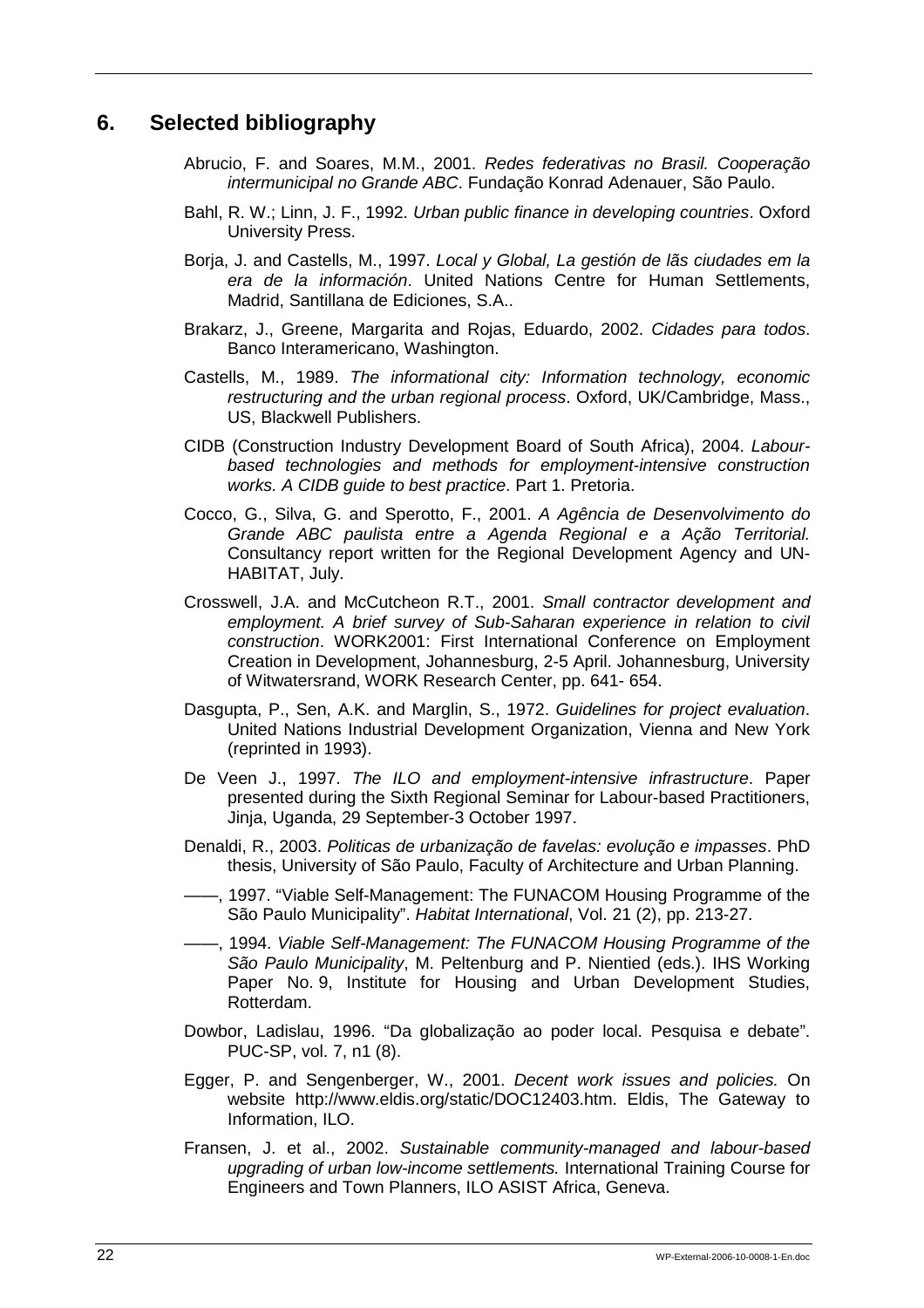- Garnier, P. and Majeres, J., 1992. "Fighting poverty by promoting employment and socio-economic rights at the grass-roots level". In *International Labour Review*, 131/1, pp. 63-75.
- Gaude, J. and Watzlawick, H., 1992. "Employment creation and poverty alleviation through labour-intensive public works in least developed countries". In *International Labour Review*, 131/1 pp. 3-18.
- *Green Paper on Public Sector Procurement Reform in South Africa*. Ministry of Finance and Ministry of Public Works, South Africa, April 1997.
- GTZ & PGU, 1995. *Descentralizar en América-Latina?* Série de Gestión Urbana, Quito, Ecuador.
- Hall, P., 1995. "A cidade do empreendimento". In *Cidades do amanha*. Editora Perspectiva, São Paulo, pp. 405-428.
- Harvey, D., 1989. "From managerialism to entrepreneurialism: The transformation in urban governance in late capitalism". In *Geografiska Annalr*, No. 1, pp. 3- 17.
- Helmsing, B., 2001. *Partnerships, meso-institutions and learning. New local and regional economic development initiatives in Latin America*. Mimeo. Institute of Social Studies, The Hague, June.
- ILO, 2004. *Cities at work: Employment promotion to fight urban poverty*. ILO Geneva.
- ——, 2001a. *The construction industry in the 21st century: Its image, employment prospects and skill requirements.* Report for the Tripartite Meeting on the Construction Industry in the 21<sup>st</sup> Century: Its Image, Employment Prospects and Skill Requirements, Geneva, September 2001.
- ——, 2001b. *Reducing the decent work deficit: A global challenge*, International Labour Conference, 89<sup>th</sup> Session, 2001, Geneva, ILO.
- ——, 2001c. *Employment creation through privatized waste collection, Kenya. Identification of current SWM practices and scope for ILO support in Nairobi, Kenya*. ILO. Kenya, March.
- ——, 1998. *Employment-intensive infrastructure programmes Labour policies and practices*. ILO, Geneva.
- —— and HABITAT, 1995. *Shelter provision and employment generation*, Geneva.
- Imparato, I. and Ruster, J., 2003. *Slum Upgrading and Participation. Lessons from Latin America*. The World Bank, Washington.
- Keddeman, W., 1997. *Of nets and assets. Effects and impacts of employmentintensive programmes – A review of the ILO experience*. ILO Development Policies Department, Geneva.
- Klink, J., 2001. *A Cidade-região. Regionalismo e reestruturação no Grande ABC Paulista*. DPA Editora, Rio de Janeiro.
- Kraychete, G., Lara, Francisco and Costa, Beatriz (Orgs.), 2000. *Economia dos Setores Populares: Entre realidade e a Utopia*. Editora Vozes, Petrópolis.
- Krugman, P., 1997. *Geography and trade*. Leuven University Press and MIT Press, London, 7th ed.
	- ——,1996. *Development, geography and economic theory*. Cambridge, Mass., The MIT Press.
- Laquian, A.A., 1983. *Basic housing. Policies for urban sites, services, and shelter in developing countries*. Ottawa, Ont., IDRC.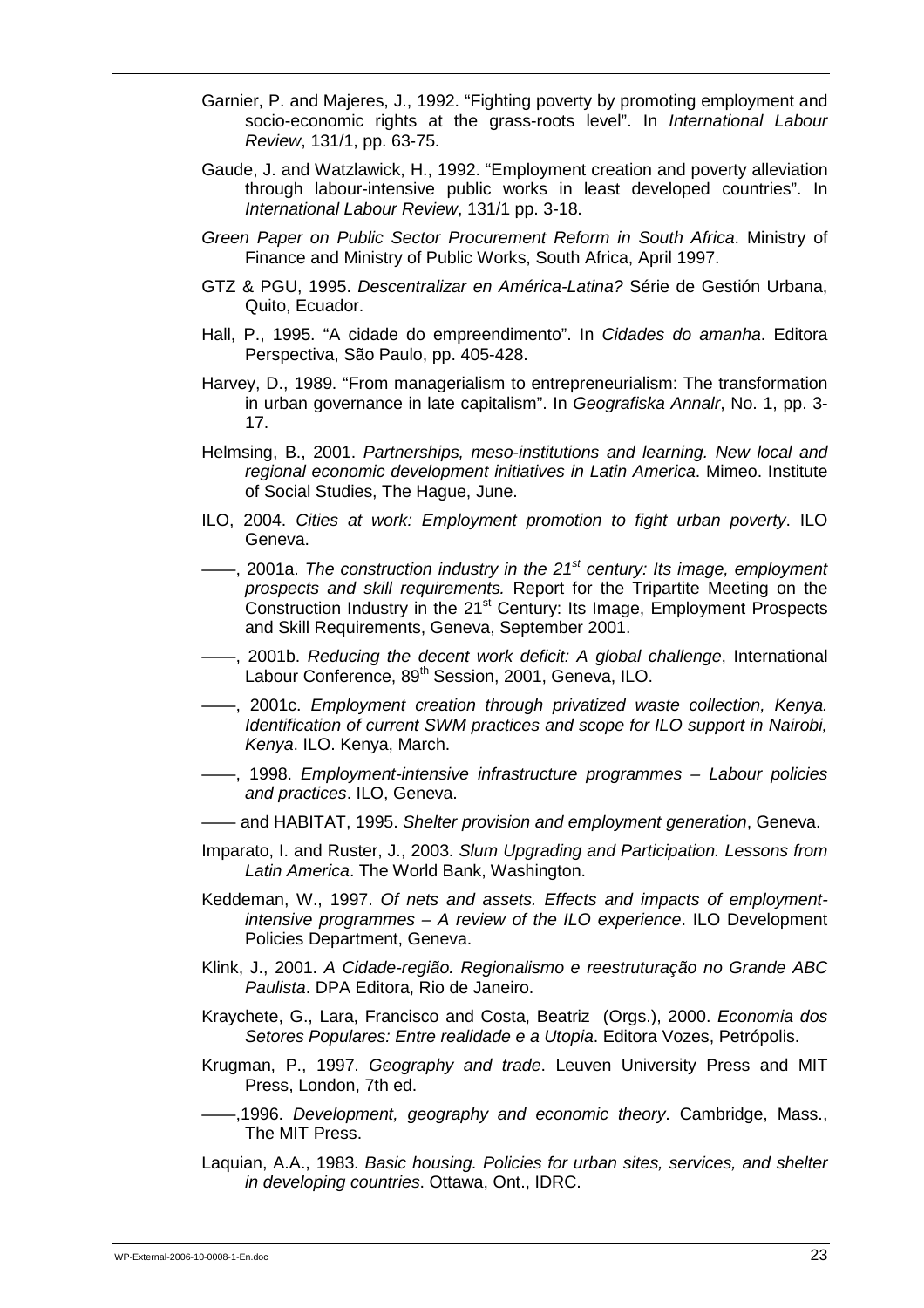- Lewis, A., 1954. "Economic development with unlimited supplies of labour". In *Manchester School*, 22, pp. 139-191, May.
- Maricato, E., 2001. *Brasil, Cidades. Alternativas para a crise urbana*. Editora Vozes.
- Martin, R. and Sunley, P., 1997. "The post-Keynesian state and the space economy"*.* In Roger Lee and Jane Wills (eds.): *Geographers of Economies*, Arnold, New York, pp. 278-290.
- McCallum, D. and Benjamin, S., 1985. *Low-income urban housing in the third world: Broadening the economic perspective*. Urban Studies, 22, pp. 277- 287.
- Ministério das Cidades [Ministry for Cities], 2004. *Política Nacional de Desenvolvimento Urbano*. Cadernos MCidades, Brasília, November.
- Musgrave, R.A. and Musgrave, P.B., 1995. *Public finance in theory and practice*. 5<sup>th</sup> ed., McGraw Hill.
- O'Sullivan, A., 1993. *Urban economics,* 2nd ed., Richard D. Irwin.
- Pochmann, M. (Org.), 2004. *Políticas de inclusão social, resultados e avaliação*. São Paulo, Cortez
- ——, 2003. *Outra cidade é possível, Alternativas de inclusão social em São Paulo*. São Paulo, Cortez.
- Prefeitura de Santo André & Comissão Européia, 2004. *Políticas de inclusão social de Santo André. A experiência do Programa de Apoio às Populações Desfavorecidas*. São Paulo, Brasil, September.
- Rolnick, R. and Cymbalista, R., 2003. "Self managed housing construction, the experience of São Paulo"*.* In *Confronting fragmentation: Housing and urban development in a democratizing society*. University of Cape Town Press, pp. 278-293.
- Sachs, I., 2004. "Inclusão social pelo trabalho decente", *Estudos Avançados* 18, 51, pp. 23-49.
- ——, 2002. *Desenvolvimento includente e trabalho decente para todos*. Documento preparado para a Comissão Mundial sobre a Dimensão Social da Globalização, Outubro de 2002, Escritório da OIT no Brasil.
- Scott, A.J., 2001. *Global city regions. Trends, theory, policy*. Oxford University Press.
- Sen, A.K., 1999. *Development as freedom*. Alfred A. Knopf, New York.
- Sengenberger, W. and Pike, F., 1999. "Distritos industriais e recuperação econômica local: questões de pesquisa e política". In Urani, André, Cocco, Giuseppe, e Galvão, Alexander Patez (Orgs.): *Empresários e empregos nos novos territórios produtivos. O caso da terceira Itália*. Rio de Janeiro, Editora DPA.
- Siri, G., 2000. *Employment and social investment funds in Latin America*. ILO, Geneva.
- Skinner, R.J. and Rodell, M.J. (eds.), 1983. *People, poverty and shelter. Problems of self-help housing in the third world*. Methuen, London and New York.
- Standish, B., 2003. *The economic value of incremental employment in the South African construction sector*. A report commissioned by the International Labour Organization for the support of the efficient application of labourbased methods in the construction sector. ILO, Geneva.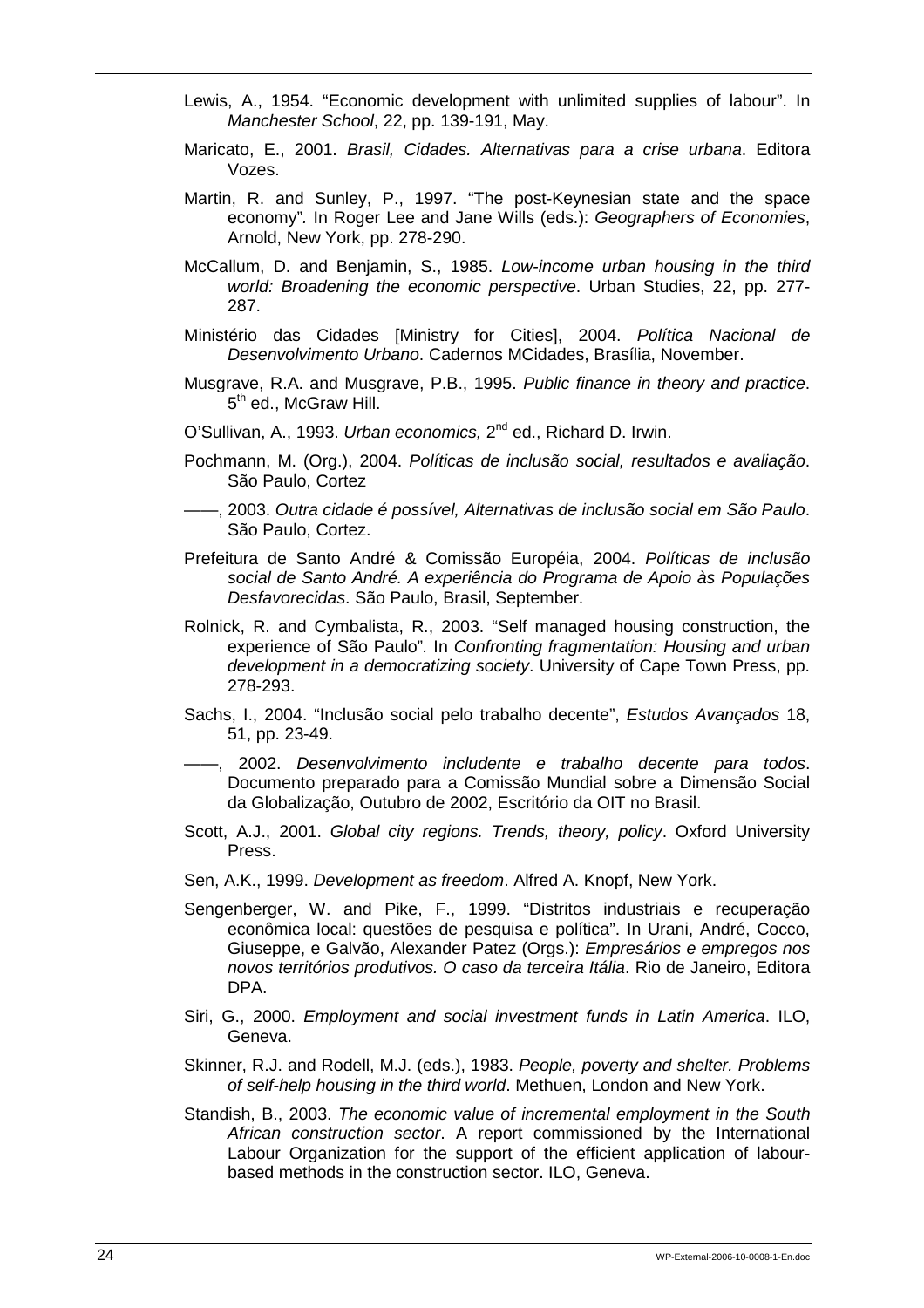- Stren, R.E., 2000. *New approaches to urban governance in Latin America.* Paper presented to the IDRC Conference: IDRC and the management of sustainable urban development in Latin America: Lessons learnt and the demands for knowledge, Montevideo, 6-7 April 2000.
- Tournée, J. and van Esch, W., 2001. *Community contracts in urban infrastructure works. Practical lessons from experience*. ILO, Geneva.
- Urban Management Programme, 2002. *City development strategies: Lessons from UMP/UN-HABITAT Experiences*. UN-HABITAT, Nairobi.
- UNIDO, 1986. *Guide to practical project appraisal. Social cost-benefit analysis in developing countries*. UNIDO.
- ——, 1980. *Manual for the evaluation of industrial projects*. UNIDO, New York (reprinted in 1993).
- Van Imschoot, Marc. "Water as a source of employment". *International Labour Review*, 131/1 pp. 125-137.
- Watermeyer, R., 2000. "The use of targeted procurement as an instrument of poverty alleviation and job creation in infrastructure projects". In *Public Procurement Review*, No. 5, pp. 226-250, Sweet and Maxwell.
- ——, 1997. *Job creation in public sector engineering and construction works project: Why, what and how*? Commonwealth Engineers' Council 50<sup>th</sup> Anniversary Conference: Engineering to survive – human shelter and the relief of poverty. Fourways, South Africa, August.
- Werna, E., 2001. "Shelter, employment and the informal city in the context of the present economic scene: Implications for participatory governance". In *Habitat International*, 25:2, pp. 209-227.
- World Bank, 1993. *Political decentralization and its implications for service delivery*. Municipal Development Sector Review, draft report, 17 September.

——, 1991. *Urban policy and economic development, An agenda for the 1990s*. Washington, DC.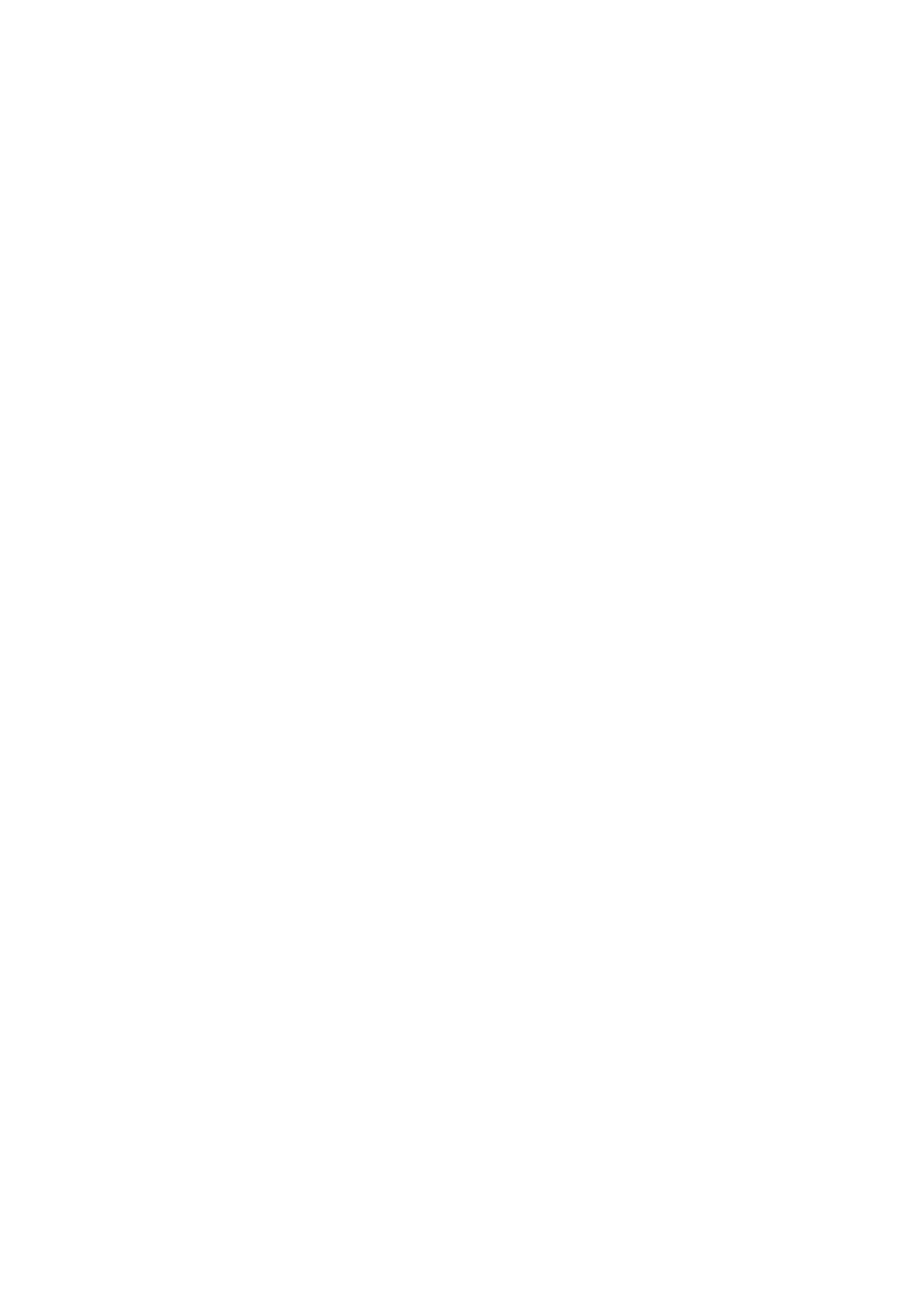# **Sectoral working papers**<sup>1</sup>

|                                                                                                                                                                                                                                                  | Year | Reference |
|--------------------------------------------------------------------------------------------------------------------------------------------------------------------------------------------------------------------------------------------------|------|-----------|
| The Warp and the Web<br>Organized production and unorganized producers in the informal<br>food-processing industry: Case studies of bakeries, savouries'<br>establishments and fish processing in the city of Mumbai<br>(Bombay)<br>(Ritu Dewan) | 2000 | WP.156    |
| Employment and poverty in Sri Lanka: Long-term perspectives<br>(Vali Jamal)                                                                                                                                                                      | 2000 | WP.157    |
| Recruitment of educational personnel<br>(Wouter Brandt and Rita Rymenans)                                                                                                                                                                        | 2000 | WP.158    |
| L'industrie du textile-habillement au Maroc: Les besoins des chefs<br>d'entreprise et les conditions<br>de travail des femmes dans les PME<br>(Riad Meddeb)                                                                                      | 2000 | WP.159    |
| L'évolution de la condition des personnels enseignants de<br>l'enseignement supérieur<br>(Thierry Chevaillier)                                                                                                                                   | 2000 | WP.160    |
| The changing conditions of higher education teaching personnel<br>(Thierry Chevaillier)                                                                                                                                                          | 2000 | WP.161    |
| Working time arrangements in the Australian mining industry:<br>Trends and implications with particular reference to occupational<br>health and safety<br>(Kathryn Heiler, Richard Pickersgill, Chris Briggs)                                    | 2000 | WP.162    |
| Public participation in forestry in Europe and North America:<br>Report of the Team of Specialists<br>on Participation in Forestry                                                                                                               | 2000 | WP.163    |
| Decentralization and privatization in municipal services: The case<br>of health services<br>(Stephen Bach)                                                                                                                                       | 2000 | WP.164    |
| Social dialogue in postal services in Asia and the Pacific: Final<br>report of the ILO-UPU Joint Regional Seminar, Bangkok,<br>23-26 May 2000<br>(Edited by John Myers)                                                                          | 2000 | WP.165    |
| Democratic regulation: A guide to the control of privatized public<br>services through social dialogue<br>(G. Palast, J. Oppenheim, T. McGregor)                                                                                                 | 2000 | WP.166    |
| Worker safety in the shipbreaking industries: An issues paper<br>(Sectoral Activities Department and InFocus Programme<br>on Safety and Health at Work and the Environment)                                                                      | 2001 | WP.167    |
| Safety and health in small-scale surface mines - A handbook<br>(Manfred Walle and Norman Jennings)                                                                                                                                               | 2001 | WP.168    |

<sup>1</sup> Working Papers Nos. 1-155 are not included on this list for reasons of space, but may be requested from the Sectoral Activities Branch (SECTOR), Social Dialogue, Labour Law, Labour Administration and Social Activities Department, Social Dialogue Sector, International Labour Office (ILO).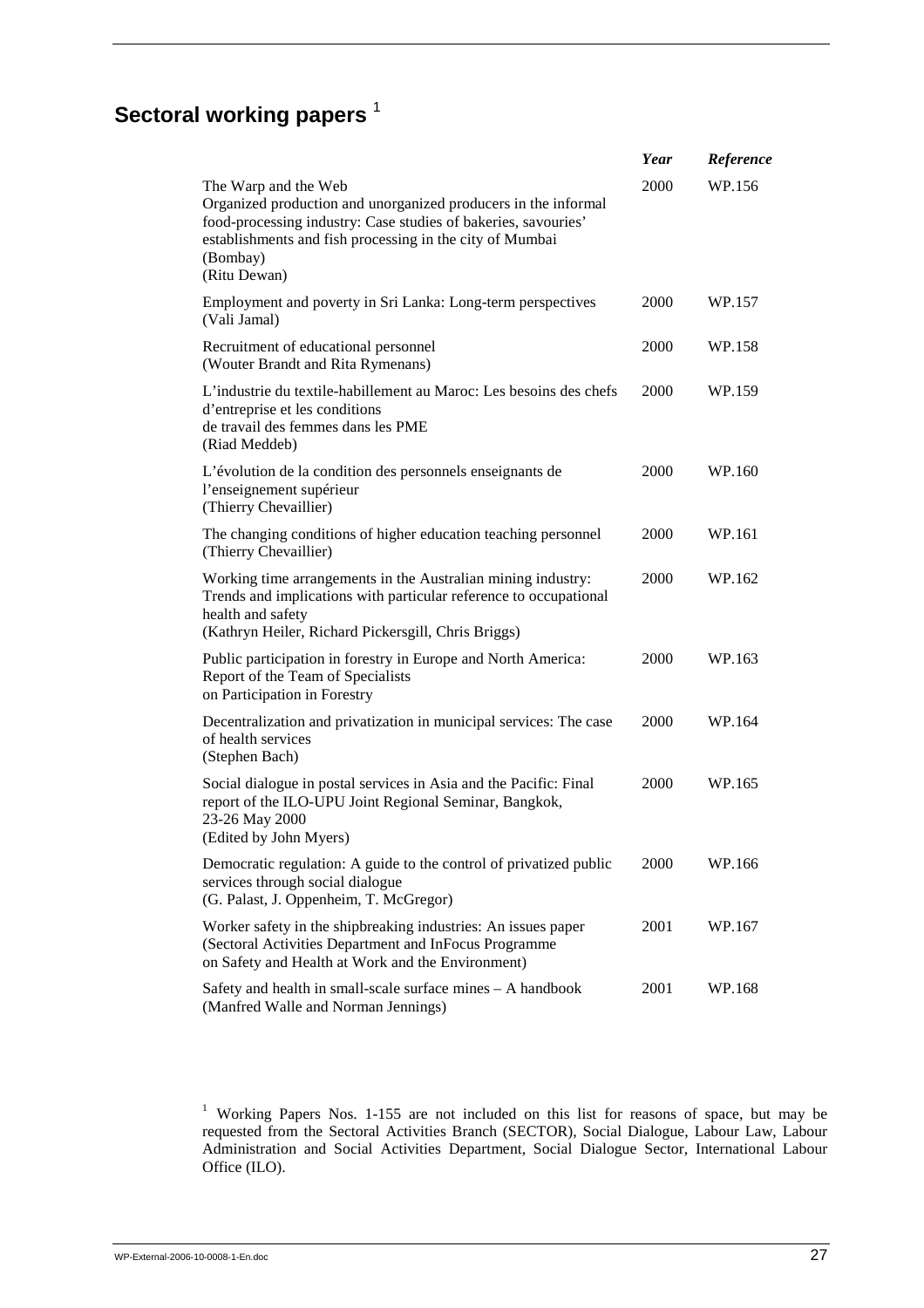|                                                                                                                                                                                     | Year | Reference |
|-------------------------------------------------------------------------------------------------------------------------------------------------------------------------------------|------|-----------|
| Le rôle des initiatives volontaires concertées dans la promotion et<br>la dynamique du dialogue social dans les industries textiles,<br>habillement, chaussure<br>(Stéphanie Faure) | 2001 | WP.169    |
| The role of joint voluntary initiatives in the promotion and<br>momentum of social dialogue in the textile, clothing and footwear<br>industries<br>(Stéphanie Faure)                | 2001 | WP.170    |
| La situation sociale des artistes-interprètes de la musique en Asie,<br>en Afrique et en Amérique latine<br>(Jean Vincent)                                                          | 2001 | WP.171    |
| The social situation of musical performers in Asia, Africa and<br>Latin America<br>(Jean Vincent)                                                                                   | 2001 | WP.172    |
| Guide sur la sécurité et hygiène dans les petites mines à ciel ouvert<br>(Manfred Walle and Norman Jennings)                                                                        | 2001 | WP.173    |
| Seguridad y salud en minas de superficie de pequeña escala:<br>Manual<br>(Manfred Walle and Norman Jennings)                                                                        | 2001 | WP.174    |
| Privatization of municipal services: Potential, limitations and<br>challenges for the social partners<br>(Brendan Martin)                                                           | 2001 | WP.175    |
| Decentralization and privatization of municipal services: The<br>perspective of consumers and their organizations<br>(Robin Simpson)                                                | 2001 | WP.176    |
| Social and labour consequences of the decentralization and<br>privatization of municipal services: The cases of Australia and<br>New Zealand<br>(Michael Paddon)                    | 2001 | WP.177    |
| 1st European Forest Entrepreneurs' Day, September 16, 2000<br>(European Network of Forest Entrepreneurs ENFE)                                                                       | 2001 | WP.178    |
| The world tobacco industry: trends and prospects<br>(Gijsbert van Liemt)                                                                                                            | 2002 | WP.179    |
| The construction industry in China: Its image, employment<br>prospects and skill requirements<br>(Lu You-Jie and Paul W. Fox)                                                       | 2001 | WP.180    |
| The impact of 11 September on the aviation industry<br>(Peter Spence Morrell and Fariba Alamdari)                                                                                   | 2002 | WP.181    |
| The impact of 11 September on the civil aviation industry: Social<br>and labour effects<br>(Prof. Peter Turnbull and Geraint Harvey)                                                | 2002 | WP.182    |
| Employment trends in the tobacco sector in the United States: A<br>study of five states<br>(Maureen Kennedy)                                                                        | 2002 | WP.183    |
| Tobacco: An economic lifeline? The case of tobacco farming in<br>the Kasungu Agricultural Development Division, Malawi<br>(Michael Mwasikakata)                                     | 2002 | WP.184    |
| A study of the tobacco sector in selected provinces of Cambodia<br>and China<br>(Yongqing He, Yuko Maeda, Yunling Zhang)                                                            | 2002 | WP.185    |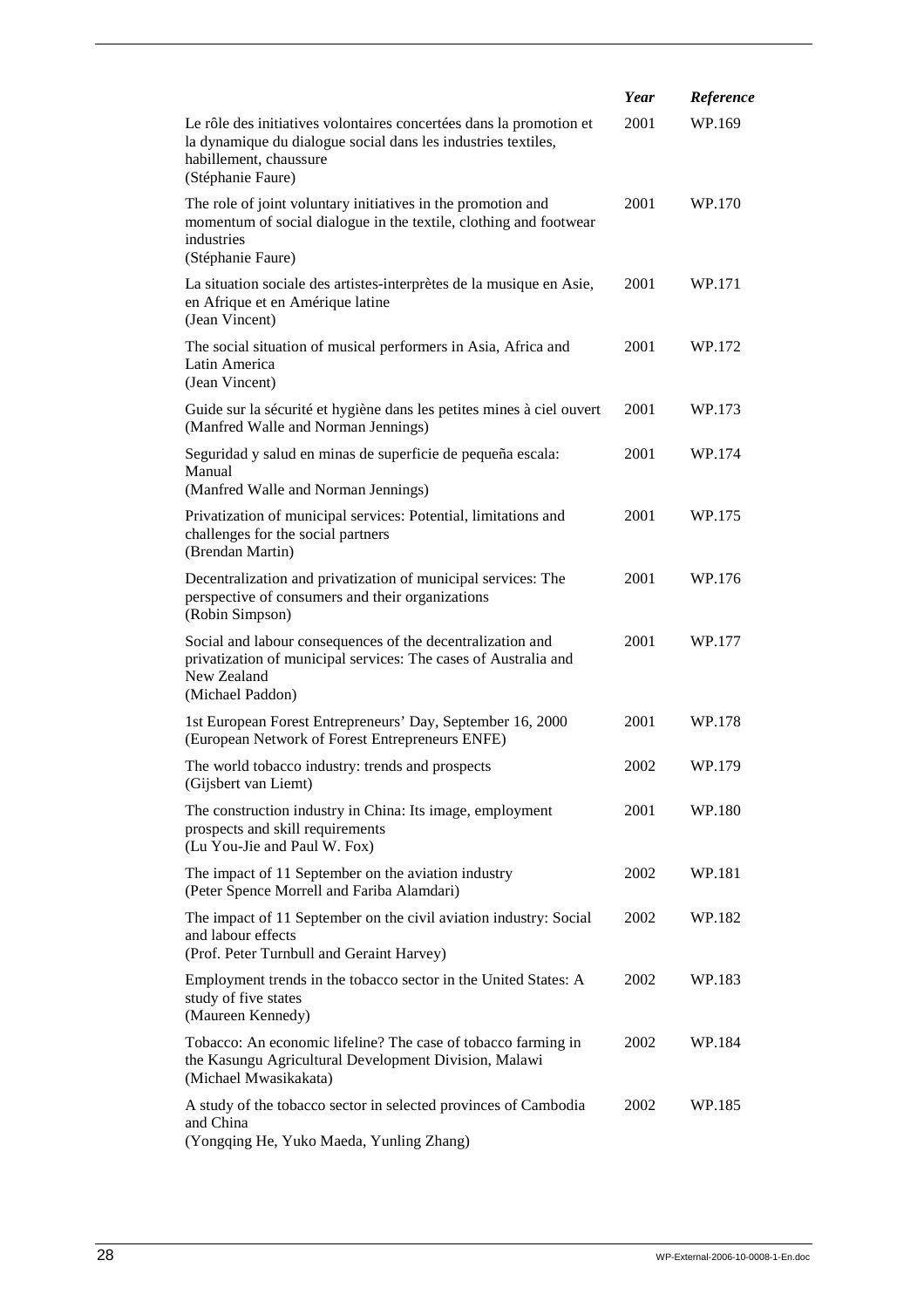|                                                                                                                                                                                    | Year | Reference |
|------------------------------------------------------------------------------------------------------------------------------------------------------------------------------------|------|-----------|
| Child performers working in the entertainment industry: An<br>analysis of the problems faced<br>(Katherine Sand)                                                                   | 2003 | WP.186    |
| Informal labour in the construction industry in Nepal<br>(Kishore K. Jha)                                                                                                          | 2002 | WP.187    |
| The construction labour force in South Africa: A study of informal<br>labour in the Western Cape<br>(Jane English and Georg Mbuthia)                                               | 2002 | WP.188    |
| Social dialogue in health services - Case studies in Brazil,<br>Canada, Chile, United Kingdom<br>(Jane Lethbridge)                                                                 | 2002 | WP.189    |
| Teachers and new ICT in teaching and learning modes of<br>introduction and implementation impact<br>implications for teachers<br>(Chris Duke)                                      | 2002 | WP.190    |
| Best practice in social dialogue in public service reform: A case<br>study of the Norwegian Agency for Development Co-operation<br>(NORAD)<br>(Torunn Olsen)                       | 2002 | WP.191    |
| Best practice in social dialogue in public service emergency<br>services in South Africa<br>(Bobby Mgijima)                                                                        | 2003 | WP.192    |
| Case studies in social dialogue in the public emergency services –<br>Argentina<br>(Laura El Halli Obeid and Liliana Beatriz Weisenberg)                                           | 2003 | WP.193    |
| Employment trends in the tobacco sector: Selected provinces of<br><b>Bulgaria</b> and Turkey<br>(Roska Ivanovna Petkova and Nurettin Yildirak)                                     | 2003 | WP.194    |
| How to prevent accidents on small construction sites<br>(Illustrated by Rita Walle)                                                                                                | 2003 | WP.195    |
| Sectoral trends: A survey<br>(Katherine A. Hagen)                                                                                                                                  | 2003 | WP.196    |
| The impact of the restructuring of civil aviation on employment<br>and social practices<br>(Bert Essenberg)                                                                        | 2003 | WP.197    |
| Raising awareness of forests and forestry. Report of the<br>FAO/ECE/ILO Team of Specialists<br>on Participation in Forestry and the FAO/ECE Forest<br><b>Communicators Network</b> | 2003 | WP.198    |
| Teaching and the use of ICT in Hungary<br>(Eva Tót)                                                                                                                                | 2003 | WP.199    |
| Violence and stress at work in the postal sector<br>(Sabir I. Giga, Helge Hoel and Cary L. Cooper)                                                                                 | 2003 | WP.200    |
| Violence and stress at work in the performing arts and in<br>journalism<br>(Sabir I. Giga, Helge Hoel and Cary L. Cooper)                                                          | 2003 | WP.201    |
| Making ends meet: Bidi workers in India today. A study of four<br>states                                                                                                           | 2003 | WP.202    |
| Civil aviation: The worst crisis ever?<br>(Bert Essenberg)                                                                                                                         | 2003 | WP.203    |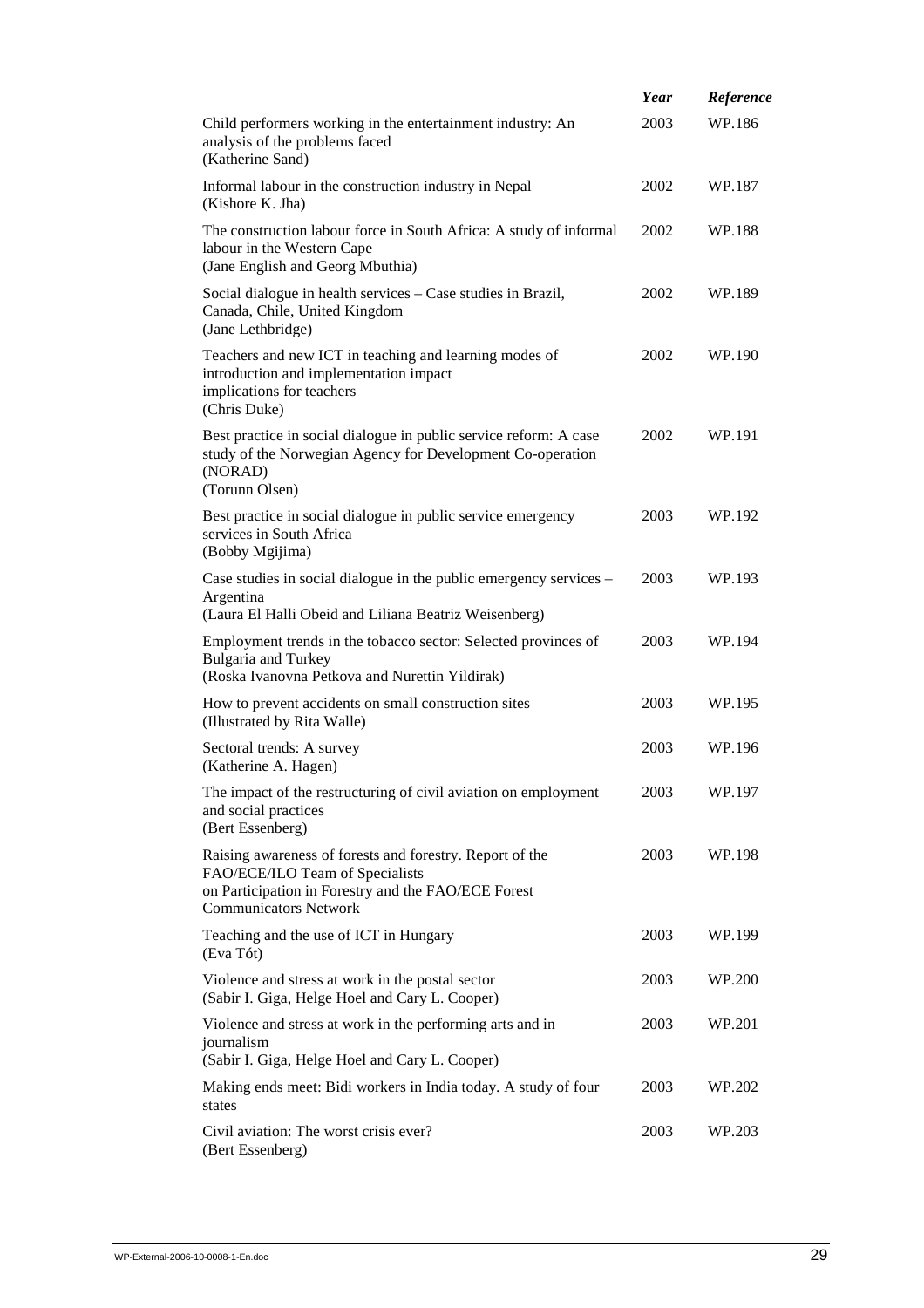|                                                                                                                                                                    | Year | Reference |
|--------------------------------------------------------------------------------------------------------------------------------------------------------------------|------|-----------|
| Informal labour in the construction industry in Kenya: A case<br>study of Nairobi<br>(Winnie V. Mitullah and Isabella Njeri Wachira)                               | 2003 | WP.204    |
| Violence and stress at work in the transport sector<br>(Bert Essenberg)                                                                                            | 2003 | WP.205    |
| The impact of Severe Acute Respiratory Syndrome (SARS) on<br>health personnel<br>(Christiane Wiskow)                                                               | 2003 | WP.206    |
| How we work and live. Forest workers talk about themselves<br>(Bernt Strehlke)                                                                                     | 2003 | WP.207    |
| Workplace violence in service industries with implications for the<br>education sector: Issues, solutions and resources<br>(Richard Verdugo and Anamaria Vere)     | 2003 | WP.208    |
| International migration of health workers: Labour and social<br>issues<br>(Stephen Bach)                                                                           | 2003 | WP.209    |
| Violence and stress at work in financial services<br>(Sabir I. Giga, Helge Hoel and Cary L. Cooper)                                                                | 2003 | WP.210    |
| Violence and stress in hotels, catering and tourism sector<br>(Helge Hoel and Ståle Einarsen)                                                                      | 2003 | WP.211    |
| Employment and human resources in the tourist industry in Asia<br>and the Pacific<br>(Travel Research International, London)                                       | 2003 | WP.212    |
| Democracy and public-private partnerships<br>(Jerrold Oppenheim and Theo MacGregor)                                                                                | 2003 | WP.213    |
| Social dialogue in the public emergency services in a changing<br>environment (Bulgaria)<br>(Pavlina Popova)                                                       | 2003 | WP.214    |
| Training of machine operators for mechanized wood harvesting. A<br>study carried out under the EU-funded ERGOWOOD project<br>(Bernt Strehlke and Kristin Warngren) | 2004 | WP.215    |
| Social dialogue in public emergency services: A case study in<br>Kenya<br>(Leopold P. Mureithi)                                                                    | 2004 | WP.216    |
| Public emergency services: Social dialogue in a changing<br>environment: A study on Japan<br>(Minawa Ebisui)                                                       | 2004 | WP.217    |
| Academic tenure and its functional equivalent in post secondary<br>education<br>(Donald C. Savage)                                                                 | 2004 | WP.218    |
| Study of the Kerala Construction Labour Welfare Fund<br>(R.P. Nair)                                                                                                | 2004 | WP.219    |
| The Joint FAO/ECE/ILO Committee: Fifty years of international<br>cooperation in forestry<br>(T.J. Peck and E.G. Richards)                                          | 2004 | WP.220    |
| La permanence et son équivalent fonctionnel dans l'enseignement<br>postsecondaire<br>(Donald C. Savage)                                                            | 2004 | WP.221    |
| Academic employment structures in higher education: The<br>Argentine case and the academic profession in Latin America<br>(Garcia de Fanelli)                      | 2004 | WP.222    |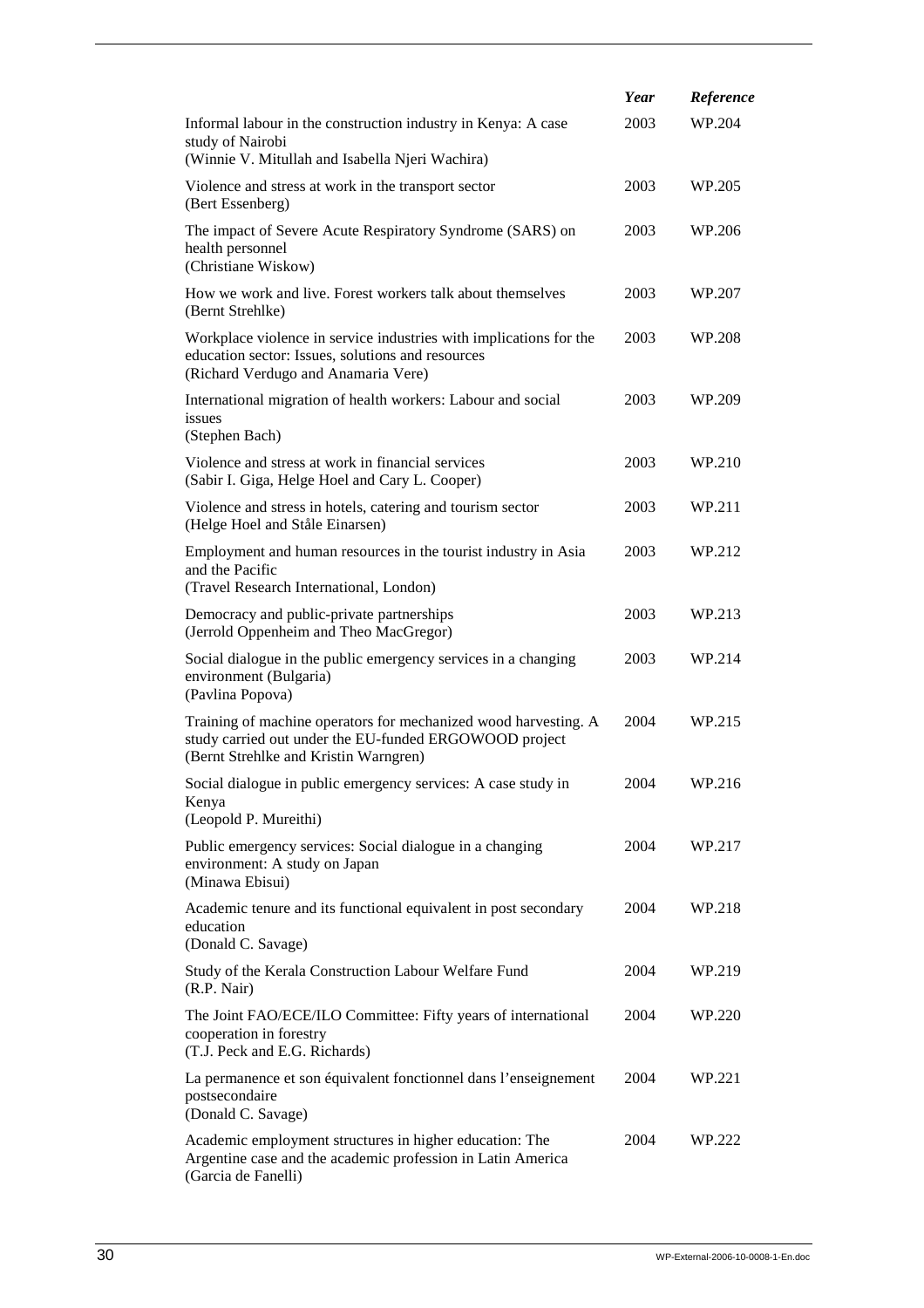|                                                                                                                                                       | Year | Reference |
|-------------------------------------------------------------------------------------------------------------------------------------------------------|------|-----------|
| An introduction to labour statistics in tourism<br>(Dirk Belau)                                                                                       | 2004 | WP.223    |
| Labour implications of the textiles and clothing quota phase-out<br>(Hildegunn Kyvik Nordas)                                                          | 2005 | WP.224    |
| Baseline study of labour practices on large construction sites in<br>Tanzania<br>(coordinated by the National Construction Council, Dar es<br>Salaam) | 2005 | WP.225    |
| Informal construction workers in Dar es Salaam, Tanzania<br>(Arthur Jason)                                                                            | 2005 | WP.226    |
| Prospects for micro, small and medium enterprises in the food and<br>drink industries in Guyana<br>(Abdul Rahim Forde)                                | 2005 | WP.227    |
| Alimentation et boisson au Burkina Faso: au delà de la survie<br>(Dié Martin Sow)                                                                     | 2005 | WP.228    |
| Social dialogue in education in Latin America: A regional survey<br>(Marcela Gajardo and Francisca Gómez)                                             | 2005 | WP.229    |
| Good industrial relations in the oil industry in the United Kingdom<br>(Dr. Chris Forde, Dr. Rob MacKenzie, Dr. Mark Stuart,<br>Dr. Rob Perrett)      | 2005 | WP.230    |
| The future of civil aviation in Africa: Restructuring and<br>social dialogue<br>(Bert Essenberg)                                                      | 2005 | WP.231    |
| The issues of fatigue and working time in the road transport sector                                                                                   | 2005 | WP.232    |
| Privatization of energy in the Argentine Republic                                                                                                     | 2005 | WP.233    |
| Social dialogue in the health sector: Case study Ghana<br>(Dr. Delanyo Y. Dovlo)                                                                      | 2005 | WP.234    |
| Social dialogue in the health sector: Case study Bulgaria<br>(Dr. L. Tomev, Dr. N. Daskalova, Ms. T. Mihailova)                                       | 2005 | WP.235    |
| Migration of health workers: Country case study Philippines<br>(Institute of Health and Policy and Development Studies, Manila)                       | 2005 | WP.236    |
| Industrial relations in the oil industry in Nigeria<br>(Sola Fajana)                                                                                  | 2005 | WP.237    |
| Industrial relations in the oil industry in South Africa<br>(Shirley Miller and Tanya van Meelis)                                                     | 2005 | WP.238    |
| Industrial relations in the oil industry in Mexico<br>(Carlos Reynoso Castillo)                                                                       | 2005 | WP.239    |
| Corporate structural change and social dialogue in the chemical<br>industry<br>(Yasuhiko Kamakura)                                                    | 2006 | WP.240    |
| Privatización de la energía en la Republica Argentina<br>Perdidas y Ganancias<br>(Asociación del Personal Jerárquico del Agua y la Energía,<br>APJAE) | 2006 | WP.241    |
| Vocational education and training in the chemical industry in<br>Germany and the United Kingdom<br>(Steffen A. Rogalski)                              | 2006 | WP.242    |